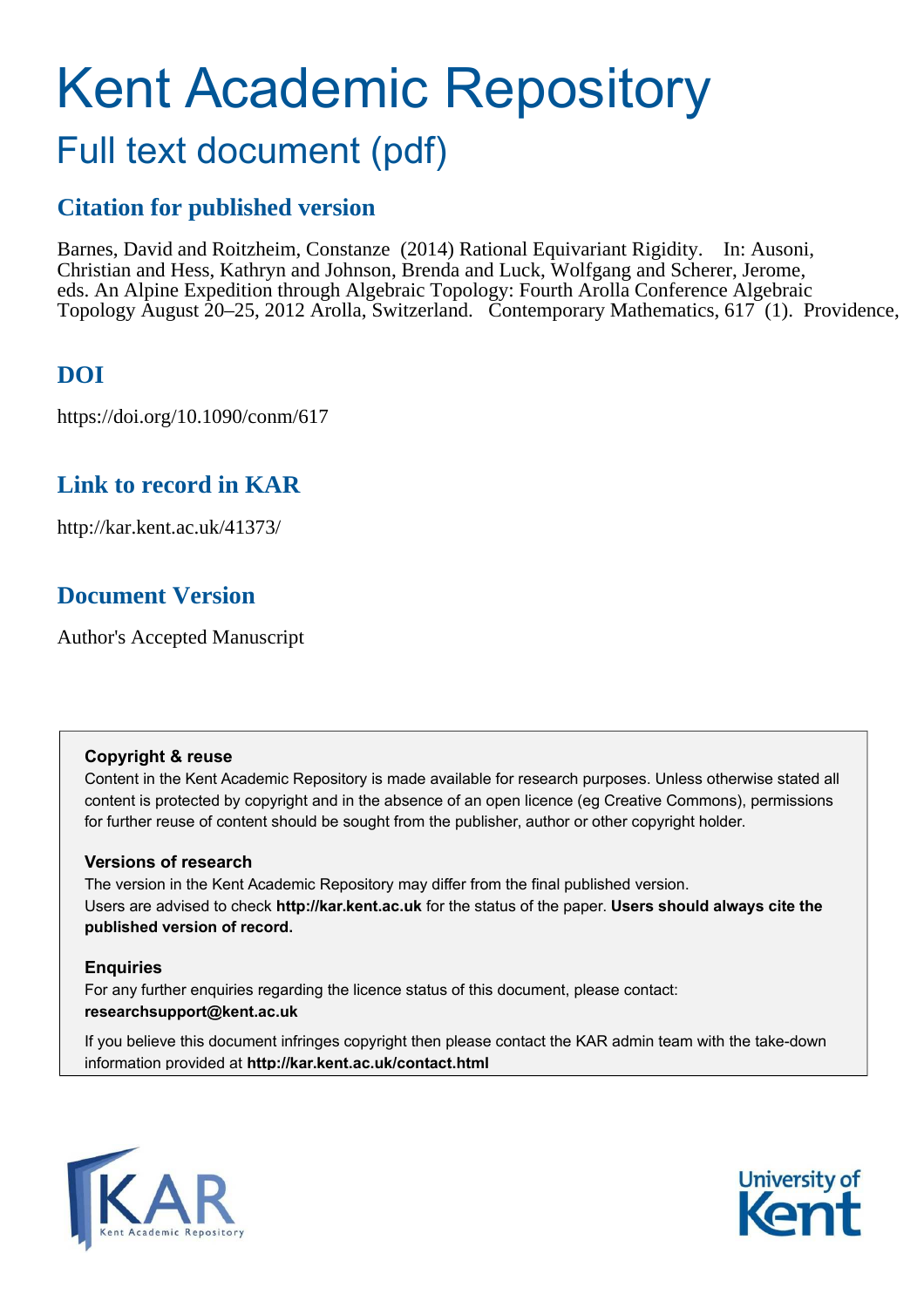#### Rational equivariant rigidity

David Barnes and Constanze Roitzheim

ABSTRACT. We prove that if G is  $S^1$  or a profinite group, then all of the homotopical information of the category of rational G-spectra is captured by the triangulated structure of the rational G-equivariant stable homotopy category. That is, for G profinite or  $S^1$ , the rational G-equivariant stable homotopy category is rigid. For the case of profinite groups this rigidity comes from an intrinsic formality statement, so we carefully relate the notion of intrinsic formality of a differential graded algebra to rigidity.

#### Introduction

Quillen equivalences between stable model categories give rise to triangulated equivalences of their homotopy categories. The converse is not necessarily true as there are numerous examples of model categories that have equivalent homotopy categories but completely different homotopical behaviour. One example, see **[[SS02](#page-18-0)**, 2.6], is module spectra over the Morava K-theories  $K(n)$  and differential graded  $K(n)_{*}$ -modules. Their homotopy categories are equivalent triangulated categories, yet they cannot be Quillen equivalent as they have different mapping spaces.

As this converse statement is a very strong property, it is of great interest to find stable model categories  $\mathcal C$  whose homotopical information is entirely determined by the triangulated structure of the homotopy category  $Ho(\mathcal{C})$ . Such homotopy categories are called rigid.

The first major result was found by Stefan Schwede who proved the rigidity of the stable homotopy category Ho(Sp): any stable model category whose homotopy category is triangulated equivalent to Ho(Sp) is Quillen equivalent to the model category of spectra [[Sch07a](#page-18-1)]. To investigate further into the internal structure of the stable homotopy category, Bousfield localisations of the stable homotopy category have subsequently been considered. The second author showed in [[Roi07](#page-17-0)] that the K-local stable homotopy category at the prime 2 is rigid. Astonishingly,

<sup>2010</sup> Mathematics Subject Classification. 55P42; 55P91.

Key words and phrases. Stable homotopy theory, model categories.

The first author was supported by EPSRC grant EP/H026681/1.

The second author was supported by by EPSRC grant EP/G051348/1.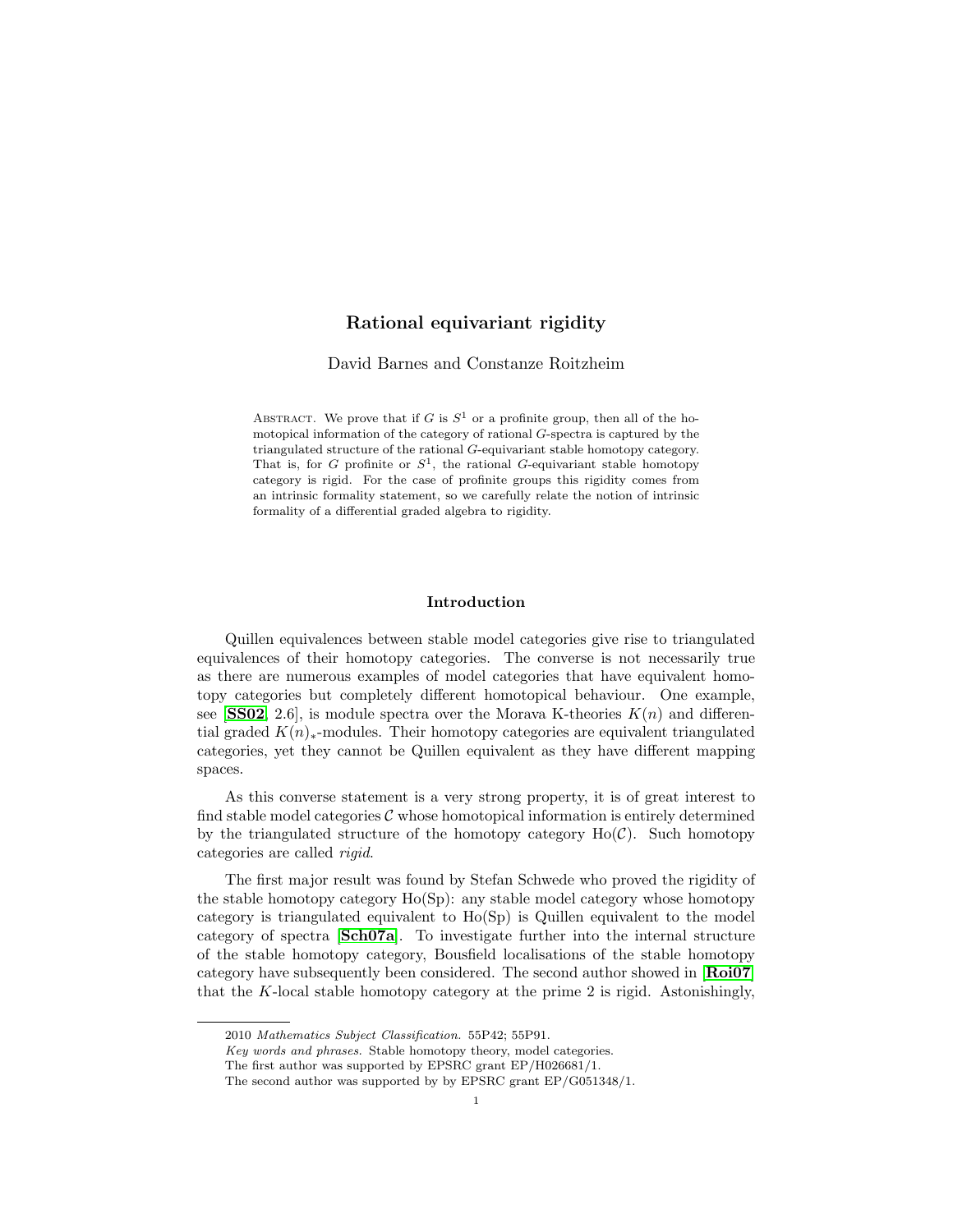this is not true for odd primes, as a counterexample by Jens Franke shows in [[Fra96](#page-17-1)], see also [[Roi08](#page-17-2)].

The main focus of the proofs of the above results lies on the respective sphere spectra and their endomorphisms. For both the stable homotopy category and its  $p$ -local K-theory localisation, the sphere is a *compact generator*, meaning that it "generates" the entire homotopy category under exact triangles and coproducts. Studying the endomorphisms of a generator is essentially Morita theory. The idea is that all homotopical information of a model category can be deduced from a certain endomorphism ring object of its compact generators [[SS03](#page-18-2)]. In the case of a category with one compact generator, this endomorphism ring object is a symmetric ring spectrum.

The cases mentioned above are all monogenic, that is, they have a single compact generator (the sphere spectrum). In this paper we are working with homotopy categories that have multiple generators. Our examples are taken from equivariant stable homotopy theory.

Specifically, the examples we study are model categories of rational G-equivariant spectra  $G Sp_{0}$ , where G is either a finite group, a profinite group or the circle group  $S<sup>1</sup>$ . Recall that a profinite group is an inverse limit of an inverse system of finite groups, with the  $p$ -adic numbers being the canonical example. Any finite group is, of course, profinite, but whenever we talk of a profinite group we assume that the group is infinite.

In the case of a finite group the category  $GSp_{\mathbb{O}}$  has been extensively studied by Greenlees, May and the first author [[Bar09](#page-17-3)]. For a profinite group the nonrationalised category is introduced and examined in [[Fau08](#page-17-4)]. The first author studies the rationalised category in  $\left[\text{Bar}11\right]$ , with emphasis on the case of the padic integers. The case of  $S<sup>1</sup>$  has been studied in great detail by Greenlees in [[Gre99](#page-17-6)]. The goal of this paper is to prove the following.

Theorem 1 (Rational G-equivariant Rigidity Theorem). Let G be either  $S<sup>1</sup>$ , a finite group or a profinite group. Let C be a proper, cofibrantly generated, simplicial, stable model category and let

$$
\Phi: \text{Ho}(G\operatorname{Sp}_{\mathbb{Q}}) \longrightarrow \text{Ho}(\mathcal{C})
$$

be an equivalence of triangulated categories. Then  $C$  and  $GSp_{\mathbb{Q}}$  are Quillen equivalent.

The homotopy category  $Ho(GSp_{\mathbb{Q}})$  is not monogenic. A set of compact generators is, in the finite case, given by  $\mathcal{G}_{top} = {\Sigma^{\infty} G/H_+}$ , the suspension spectra of the homogeneous spaces  $G/H$  for H a subgroup of G. In the profinite case the generators are  $\mathcal{G}_{top} = {\Sigma^{\infty} G/H_+}$  as H runs over the open subgroups of G. For  $S^1$  the generators are  $\mathcal{G}_{top} = {\sum^{\infty} S^1 / H_+}$  as H runs over the closed subgroups of G. Hence, instead of studying an endomorphism ring object, we consider a "ring spectrum with several objects", which is a small spectral category. Via the above equivalence  $\Phi$ ,  $\mathcal{G}_{top}$  also provides a set of compact generators  $\mathcal{X} = \Phi(\mathcal{E}_{top})$  for the homotopy category of C. From this we can form its endomorphism category  $\mathcal{E}(\mathcal{X})$ . Generally, a triangulated equivalence on homotopy category would not be sufficient to extract enough information from  $\mathcal{E}(\mathcal{X})$ . However, in our case the work of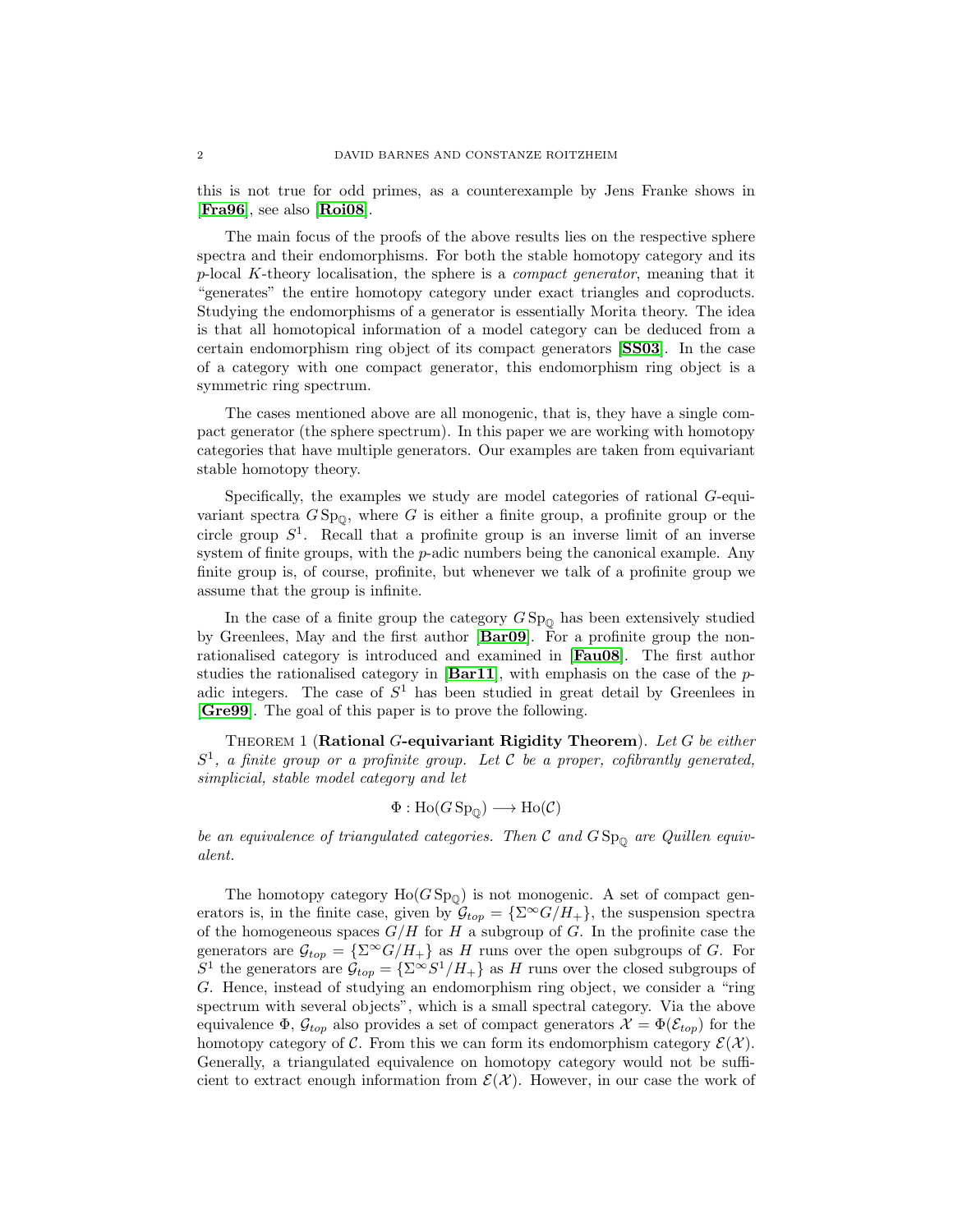<span id="page-3-0"></span>Greenlees and May (for finite groups), the first author (for profinite groups) and Greenlees and Shipley (for  $S<sup>1</sup>$ ) allow us to construct a Quillen equivalence.

This theorem is particularly notable as it provides an example of rigidity in the case of multiple generators rather than just a monogenic homotopy category. We note that in the finite case, the coproduct of all the generators is also a compact generator, so technically speaking,  $GSp_{\mathbb{O}}$  can be thought of as monogenic in the finite case. In the profinite setting (where we have assumed the group to be infinite) or for  $S^1$ , there are countably many generators and no finite subset will suffice. Furthermore, the coproduct of this infinite collection of generators will not be compact, so these model categories cannot be monogenic.

Organisation. In Section [1](#page-3-0) we establish some notations and conventions before discussing the notions of generators and compactness.

Section [2](#page-4-0) provides a summary of Schwede's and Shipley's Morita theory result which relates model categories to categories of modules over an endomorphism category of generators. More precisely, assume that  $\mathcal D$  is a model category which satisfies some further minor technical assumptions and which has a set of generators X. Then one can define the *endomorphism category*  $\mathcal{E}(\mathcal{X})$  and the model category of modules over it. Schwede and Shipley then give a sequence of Quillen equivalences

$$
\mathcal{D} \simeq_Q \text{mod-} \mathcal{E}(\mathcal{X}).
$$

In Section [3](#page-7-0) we recover some definitions and properties about rational G-spectra and describe its endomorphism category  $\mathcal{E}(\mathcal{G}_{top})$ .

In Section [4](#page-9-0) we prove our rigidity theorem for finite and profinite groups. We begin by assuming that  $\mathcal C$  is a well behaved model category with a triangulated equivalence between Ho(C) and Ho( $GSp<sub>0</sub>$ ). Then when G is a finite or profinite group, the previous three sections provide enough information to produce a Quillen equivalence between the given model category  $\mathcal C$  and  $GSp_{0}$ . In detail, we use the Morita theory of Section [2](#page-4-0) to obtain a Quillen equivalence

$$
\operatorname{mod-} \mathcal{E}(\mathcal{G}_{top}) \Longleftrightarrow G \operatorname{Sp}_{\mathbb{Q}}
$$

and a zig-zag of Quillen equivalences between C and mod– $\mathcal{E}(\mathcal{X})$ . We then use the computations of Section [3](#page-7-0) to produce a series of Quillen equivalences relating mod– $\mathcal{E}(\mathcal{G}_{top})$  and mod– $\mathcal{E}(\mathcal{X})$ .

With the profinite and finite case complete, we turn to the rigidity statement for the circle group  $S^1$  in Section [5.](#page-10-0)

In Section [6,](#page-13-0) we introduce the notion of formality and give some examples. We then explain how our rigidity statements for profinite and finite groups fit into this framework but the  $S^1$  case does not.

Acknowledgements. The authors would like to thank Rasmus Bentmann for some helpful remarks about Section [6.](#page-13-0)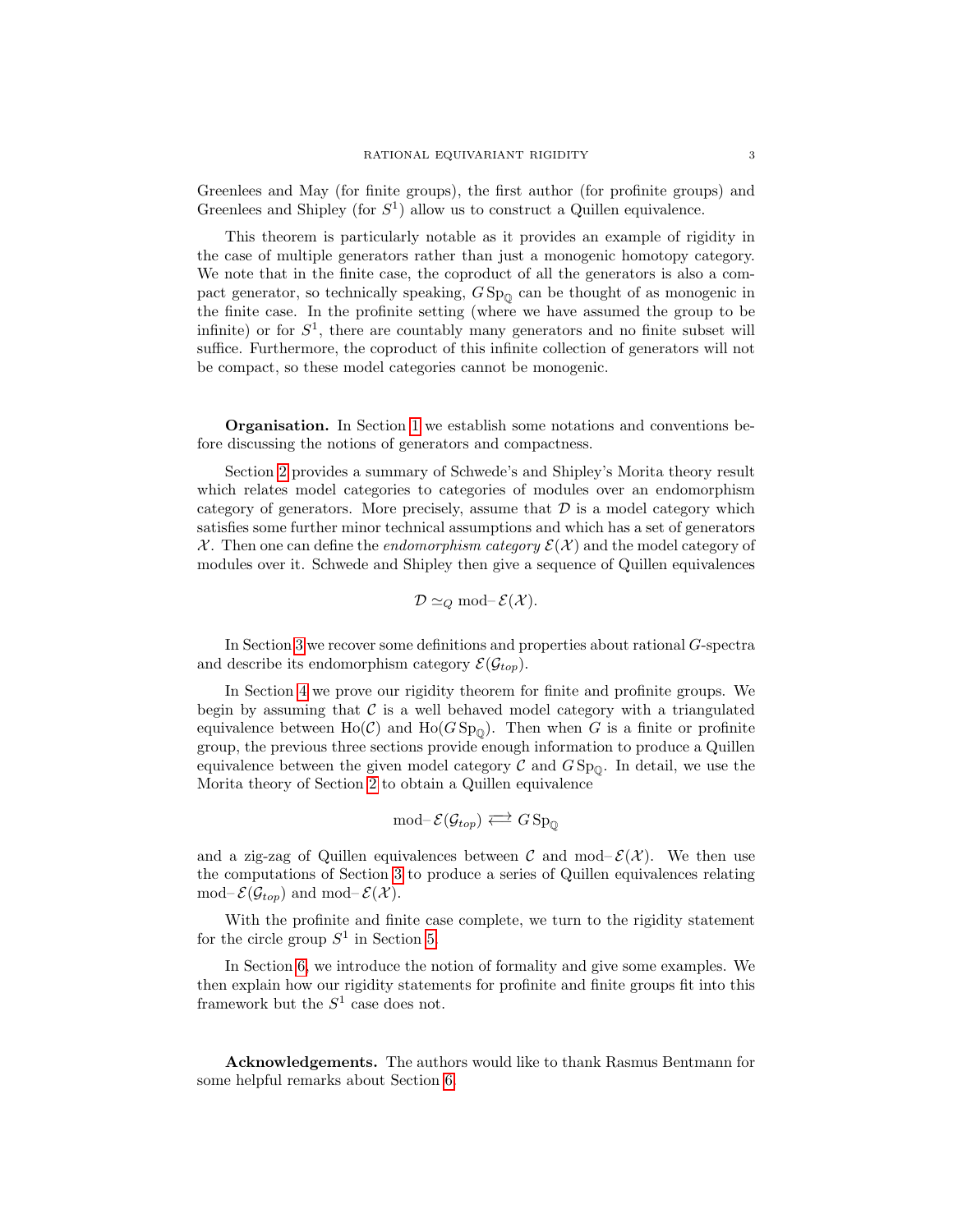#### 1. Stable model categories and generators

We assume that the reader is familiar with the basics of Quillen model categories. We provide only a brief summary of the main notions in order to establish notation and other conventions.

A model category  $\mathcal C$  is a category with three distinguished classes of morphisms denoted weak equivalences  $\longrightarrow$ , fibrations  $\longrightarrow$  and cofibrations  $\rightarrow$ satisfying some strong but rather natural axioms. A good reference is [[DS95](#page-17-7)]. The main purpose of a model structure is enabling us to define a reasonable notion of homotopy between morphisms. One can then form the homotopy category  $Ho(\mathcal{C})$ of a model category  $\mathcal C$  using homotopy classes of morphisms.

For a pointed model category  $C$  one can define a *suspension functor* and *loop* functor as follows. Let X be an object in  $\mathcal{C}$ , without loss of generality let X be fibrant and cofibrant. We then choose a factorisation

$$
X \rightarrow C \stackrel{\sim}{\longrightarrow} *
$$

of the map  $X \longrightarrow *$ . The suspension  $\Sigma X$  is now defined as the pushout of the diagram

 $* \leftarrow X \rightarrow C$ .

The loop functor  $\Omega$  is defined dually. Suspension and loop functors form an adjunction

$$
\Sigma: Ho(\mathcal{C}) \Longleftrightarrow Ho(\mathcal{C}): \Omega.
$$

Note that when we write down an adjunction of functors the top arrow always denotes the left adjoint.

In the case of pointed topological spaces this recovers the usual suspension and loop functors. For the derived category of an abelian category the suspension functor is the shift functor of degree  $+1$  and the loop functor the shift functor of degree −1. So in the latter case suspension and loop functors are inverse equivalences of categories, which is not the case for topological spaces.

DEFINITION 1.1. A pointed model category  $\mathcal C$  is called stable if

 $\Sigma : Ho(\mathcal{C}) \rightleftarrows Ho(\mathcal{C}) : \Omega$ 

are inverse equivalences of categories.

One reason why stable model categories are of interest is because their homotopy categories are triangulated, which gives us a wealth of additional structure to make use of. Examples of stable model categories are chain complexes of modules over a ring R with either the projective or injective model structure  $[\text{How99}, 2.3]$ or symmetric spectra Sp in the sense of [[HSS00](#page-17-9)].

We also need to consider functors respecting the model structures on categories.

<span id="page-4-0"></span>DEFINITION 1.2. Let  $F : \mathcal{C} \rightleftarrows \mathcal{D} : G$  be an adjoint functor pair. Then  $(F, G)$ is called a Quillen adjunction if  $F$  preserves cofibrations and acyclic cofibrations, or equivalently, G preserves fibrations and acyclic fibrations.

Note that a Quillen functor pair induces an adjunction

 $LF : Ho(\mathcal{C}) \rightleftarrows Ho(\mathcal{D}) : RG$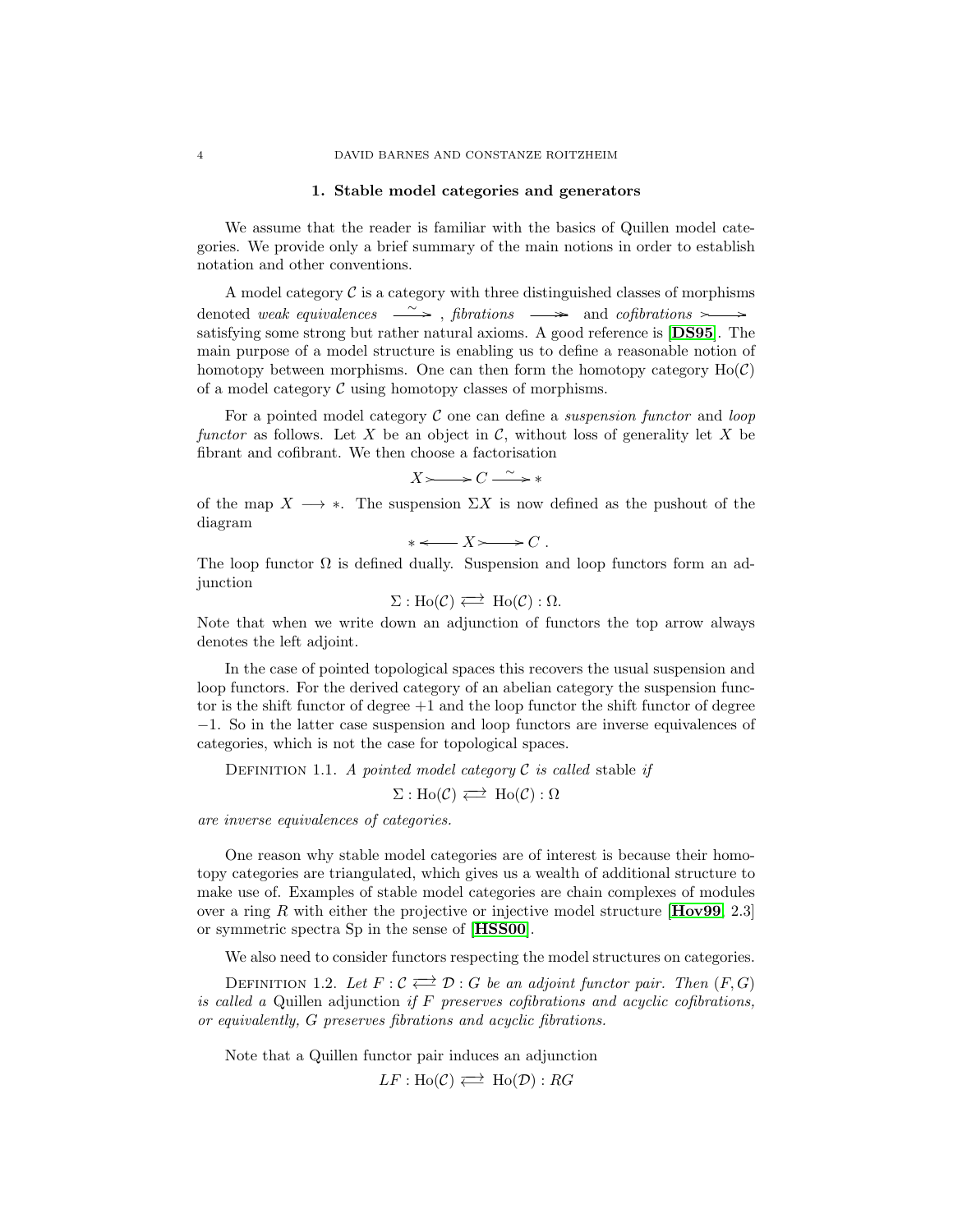**[[Hov99](#page-17-8),** 1.3.10]. The functors  $LF$  and  $RG$  are called the *derived functors* of the Quillen functors F and G. If the adjunction  $(LF, RG)$  provides an equivalence of categories, then  $(F, G)$  is called *Quillen equivalence*. But Quillen equivalences do not only induce equivalences of homotopy categories, they also give rise to equivalences on all 'higher homotopy constructions' on  $\mathcal C$  and  $\mathcal D$ . To summarise, Quillen equivalent model categories have the same homotopy theory.

In the case of  $\mathcal C$  and  $\mathcal D$  being stable model categories, the derived functors LF and RG are exact functors. This means that they respect the triangulated structures. For a triangulated category  $\mathcal{T}$ , we denote the morphisms in  $\mathcal{T}$  by  $[-,-]^{\mathcal{T}}_*.$  In the case of  $\mathcal{T} = Ho(\mathcal{C})$ , we abbreviate this to  $[-,-]^{\mathcal{C}}_*$ .

DEFINITION 1.3. Let T be a triangulated category. A set  $X \subseteq T$  is called a set of generators if it detects isomorphisms, i.e. a morphism  $f : A \longrightarrow B$  in  $\mathcal T$  is an isomorphism if and only if

$$
f_*:[X,A]^{\mathcal{T}}_*\longrightarrow [X,B]^{\mathcal{T}}_*
$$

is an isomorphism for all  $X \in \mathcal{X}$ .

DEFINITION 1.4. If  $T$  is a triangulated category that has infinite coproducts, then an object  $Y \in \mathcal{T}$  is called compact (or small) if  $[Y, -]_*^{\mathcal{T}}$  commutes with coproducts.

The importance of those definitions can be seen in the following: if  $\mathcal T$  has a set of compact generators  $\mathcal{X}$ , then any triangulated subcategory of  $\mathcal{T}$  that contains  $\mathcal{X}$ that is closed under coproducts must already be  $\mathcal T$  itself, [[Kel94](#page-17-10), 4.2]. Note that if  $\Phi: \mathcal{T} \longrightarrow \mathcal{T}'$  is an equivalence of triangulated categories and  $\mathcal{X} \subseteq \mathcal{T}$  a set of generators, it is immediate that  $\Phi(\mathcal{X})$  is a set of generators in  $\mathcal{T}'$ .

Examples of compact generators include the following.

- The sphere spectrum  $S^0$  is a compact generator for the stable homotopy category Ho(Sp).
- Consider a smashing Bousfield localisation with respect to a homology theory  $E_*$ . Then the E-local sphere  $L_E S^0$  is a compact generator of the E-local stable homotopy category  $Ho(L_E Sp)$ . However, if the localisation is not smashing, then  $L_E S^0$  is a generator but not compact [[HPS97](#page-17-11), 3.5.2].
- <span id="page-5-0"></span>• Let  $R$  be a commutative ring. Then the free  $R$ -module of rank one is a compact generator of the derived category  $\mathcal{D}(R\text{-mod})$ .

For a more detailed list of examples, [[SS03](#page-18-2)] is an excellent source which also gives examples of non-monogenic triangulated categories such as G-spectra. The category of G-spectra will be discussed in detail in Section [3.](#page-7-0)

#### 2. Morita theory for stable model categories

We are going to summarize some results and techniques of  $[SS03]$  $[SS03]$  $[SS03]$  in this section. Schwede and Shipley show that, given a few minor technical assumptions, any stable model category is Quillen equivalent to a category of modules over an endomorphism ring object. In the case of a model category with a single generator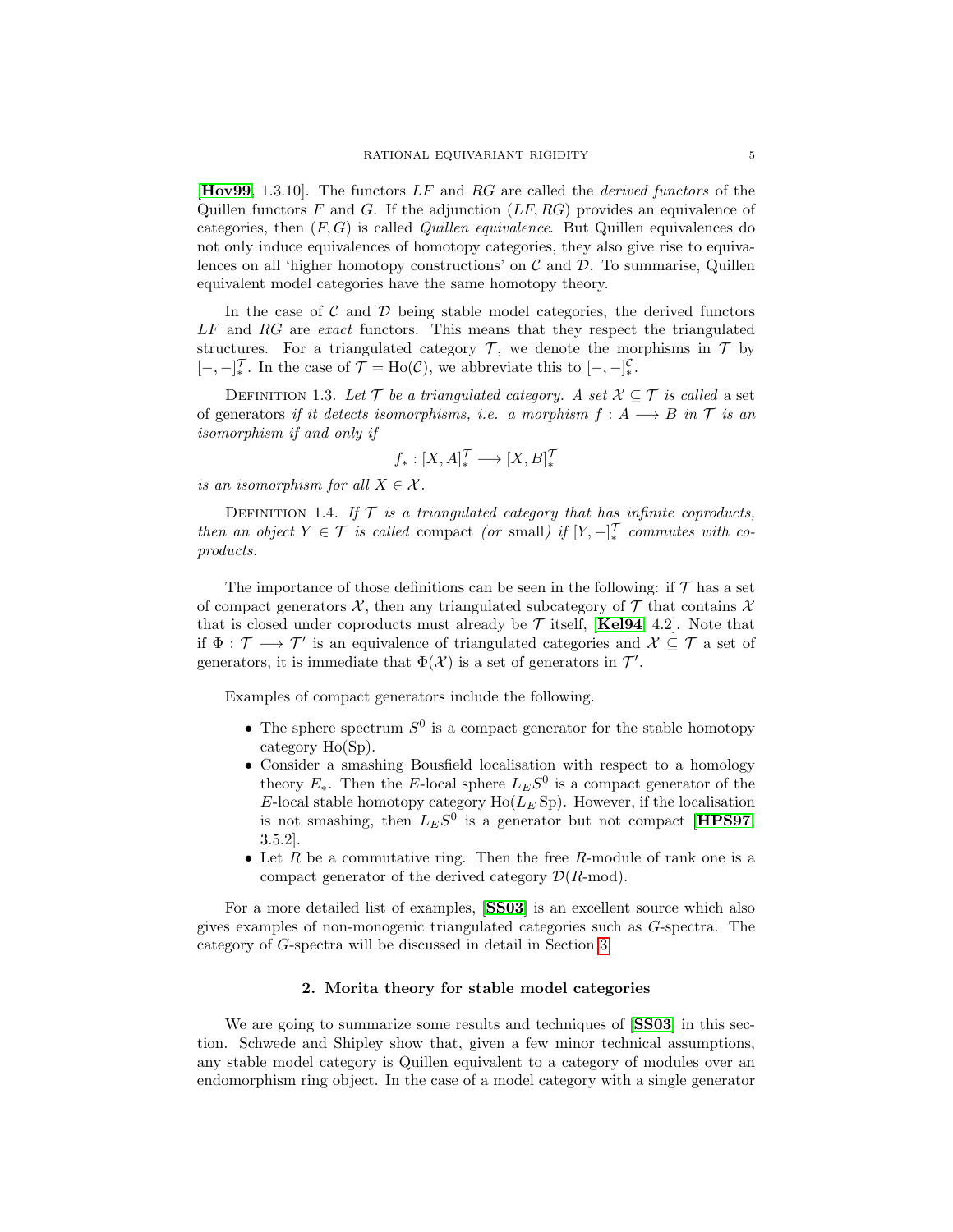X, this endomorphism object is a symmetric ring spectrum. However, in the case of a stable model category with a set of several generators such as rational G-spectra, the endomorphism object is a small category enriched over ring spectra, or a "ring spectrum with several objects".

We are going to assume that our stable model category  $\mathcal C$  is a simplicial model category [[Hov99](#page-17-8), 4.3] which is also proper and cofibrantly generated. As mentioned, being proper and cofibrantly generated are only minor technical assumptions which hold in most examples of reasonable model categories, and being simplicial is less of a restriction than it may seem, via [[RSS01](#page-18-3)] or [[Dug06](#page-17-12)]. In the latter reference, Dugger shows that any stable model category which is also "presentable" is Quillen equivalent to a spectral model category (defined below). These conditions (cofibrantly generated, proper and simplicial) will also be the assumptions of our main theorem in Section [4](#page-9-0) later.

<span id="page-6-0"></span>A spectral category is a category  $\mathcal O$  enriched, tensored and cotensored over symmetric spectra, see e.g. [[SS03](#page-18-2), 3.3.1] or [[Hov99](#page-17-8), 4.1.6]. A spectral model category is a model category which is also a spectral category and further, the spectral structure is compatible with the model structure via the axiom (SP). The axiom (SP) is analogous to the axiom (SM7) that makes a simplicial category into a simplicial model category, see [[SS03](#page-18-2), 3.5.1] or [[Hov99](#page-17-8), 4.2.18]. A module over the spectral category  $\mathcal O$  is a spectral functor

$$
M:\mathcal{O}^{op}\longrightarrow \text{Sp}.
$$

A spectral functor consists of a symmetric spectrum  $M(X)$  for each  $X \in \mathcal{O}$  together with maps

$$
M(X) \wedge \mathcal{O}(Y, X) \longrightarrow M(Y)
$$

satisfying associativity and unit conditions, see [[SS03](#page-18-2), 3.3.1]. The category mod– $\mathcal{O}$ of modules over the spectral category  $\mathcal O$  can be given a model structure such that the weak equivalences are element-wise stable equivalences of symmetric spectra and fibrations are element-wise stable fibrations [[SS03](#page-18-2), Theorem A.1.1].

To define the endomorphism category of a cofibrantly generated, simplicial, proper stable model category  $\mathcal{C}$ , we first have to replace  $\mathcal{C}$  by a spectral category. In **[[SS03](#page-18-2)**, 3.6] Schwede and Shipley describe the category  $Sp(\mathcal{C})$  of symmetric spectra over  $\mathcal{C}$ , i.e. symmetric spectra with values in  $\mathcal{C}$  rather than in pointed simplicial sets. Theorem 3.8.2 of [[SS03](#page-18-2)] states how  $\mathcal C$  can be replaced by  $Sp(\mathcal C)$ .

THEOREM 2.1 (Schwede-Shipley). The category  $Sp(\mathcal{C})$  can be given a model structure which makes  $Sp(\mathcal{C})$  into a spectral model category that is Quillen equivalent to C via the adjunction

$$
\Sigma^{\infty} : \mathcal{C} \Longleftrightarrow Sp(\mathcal{C}) : Ev_0.
$$

<span id="page-6-1"></span>This is called the stable model structure.

Now let  $\mathcal D$  be a spectral model category with a set of compact generators  $\mathcal X$ . We define the *endomorphism category*  $\mathcal{E}(\mathcal{X})$  as having objects  $X \in \mathcal{X}$  and morphisms

$$
\mathcal{E}(\mathcal{X})(X_1, X_2) = \text{Hom}_{\mathcal{D}}(X_1, X_2).
$$

Here  $\text{Hom}_{\mathcal{D}}(-, -)$  denotes the homomorphism spectrum. This is an object in the category of symmetric spectra and comes as a part of the spectral enrichment of D.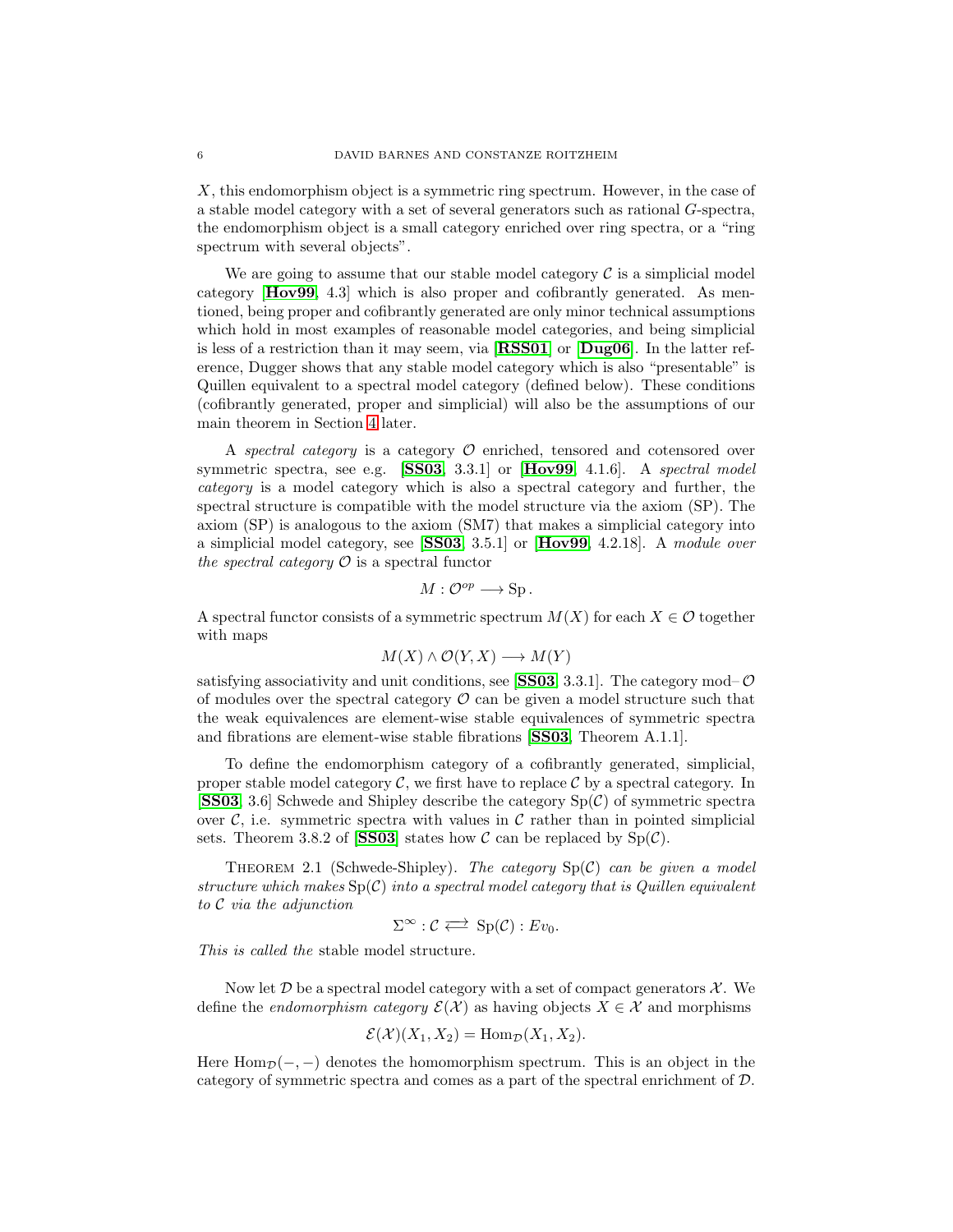<span id="page-7-0"></span>The category  $\mathcal{E}(\mathcal{X})$  is obviously a small spectral category. In the case of  $\mathcal{X} = \{X\}$ ,  $\mathcal{E}(\mathcal{X})(X, X)$  is a symmetric ring spectrum, the endomorphism ring spectrum of X.

Without loss of generality we assume our generators to be both fibrant and cofibrant. One can now define an adjunction

$$
-\wedge_{\mathcal{E}(\mathcal{X})}\mathcal{X}: \mathrm{mod-}\mathcal{E}(\mathcal{X}) \Longleftrightarrow \mathcal{D}: \mathrm{Hom}(\mathcal{X}, -)
$$

where the right adjoint is given by  $\text{Hom}(\mathcal{X}, Y)(X) = \text{Hom}_{\mathcal{D}}(X, Y)$ , [[SS03](#page-18-2), 3.9.1]. The left adjoint is given via

$$
M \wedge_{\mathcal{E}(\mathcal{X})} \mathcal{X} =: eq\Big(\bigvee_{X_1, X_2 \in \mathcal{X}} M(X_2) \wedge \mathcal{E}(\mathcal{X})(X_1, X_2) \wedge X_1 \rightrightarrows \bigvee_{X \in \mathcal{X}} M(X) \wedge X\Big).
$$

One map in the coequaliser is induced by the module structure, the other one comes from the evaluation map

$$
\mathcal{E}(\mathcal{X})(X_1, X_2) \wedge X_1 \longrightarrow X_2.
$$

Schwede and Shipley then continue to prove [[SS03](#page-18-2), Theorem 3.9.3] which says that in the case of all generators being compact, the above adjunction forms a Quillen equivalence. Combining this with Theorem [2.1](#page-5-0) one arrives at the following.

THEOREM 2.2 (Schwede-Shipley). Let C be a proper, cofibrantly generated, simplicial, stable model category with a set of compact generators  $\mathcal{X}$ . Then there is a zig-zag of simplicial Quillen equivalences

$$
C \simeq_Q \text{mod-} \mathcal{E}(\mathcal{X}).
$$

Recall that if C is stable then for any X and Y in C,  $[X, Y]$ <sup>C</sup> is an abelian group. This group is said to be rational if it is uniquely divisible for any  $n \in \mathbb{Z}$ . This is equivalent to asking that the canonical map  $[X, Y]^{\mathcal{C}} \to [X, Y]^{\mathcal{C}} \otimes \mathbb{Q}$  is an isomorphism. We can extend this to the whole of  $C$ 

DEFINITION 2.3. A stable model category  $\mathcal C$  is said to be **rational** if for any X and Y in C the set of maps in the homotopy category  $[X, Y]^{\mathcal{C}}$  is always rational.

When  $\mathcal C$  satisfies our usual assumptions and is also rational, we can use the results of  $[\text{Shi07}]$  $[\text{Shi07}]$  $[\text{Shi07}]$  to show that C is Quillen equivalent to a Ch(Q)-model category. This is analogous to the previously stated results concerning a spectral model category but using  $Ch(\mathbb{Q})$  rather than the model category of spectra. Specifically we use the above theorem to see that C is Quillen equivalent to mod– $\mathcal{E}(\mathcal{X})$ . Since C is rational, we have an objectwise Quillen equivalence of spectral categories between  $\mathcal{E}(\mathcal{X})$  and  $\mathcal{E}(\mathcal{X}) \wedge H\mathbb{Q}$ . The results of [[Shi07](#page-18-4)] give us a series of Quillen equivalences that we can apply to  $\mathcal{E}(\mathcal{X}) \wedge H\mathbb{Q}$  to obtain a Ch(Q)-model category  $\mathcal{E}_0(\mathcal{X})$ . Furthermore these functors provide us with a specified isomorphism between  $H_* \mathcal{E}_0(\mathcal{X})$ and  $\pi_*\mathcal{E}(\mathcal{X})$ . More details can be found in [[Bar09](#page-17-3), Section 6].

THEOREM 2.4 (Shipley). Let  $C$  be a cofibrantly generated, simplicial, proper, rational, stable model category with a set of compact generators  $\mathcal{X}$ . Then there is a zig-zag of Quillen equivalences

$$
C \simeq_Q \text{mod-} \mathcal{E}_{\mathbb{Q}}(\mathcal{X}).
$$

between C and a Ch(Q)-model category  $\mathcal{E}_{\mathbb{Q}}(\mathcal{X})$ . Furthermore there is a specified isomorphism of categories enriched in graded abelian groups between  $H_* \mathcal{E}_{\mathbb{Q}}(\mathcal{X})$  and  $\pi_*\mathcal{E}(\mathcal{X})$ .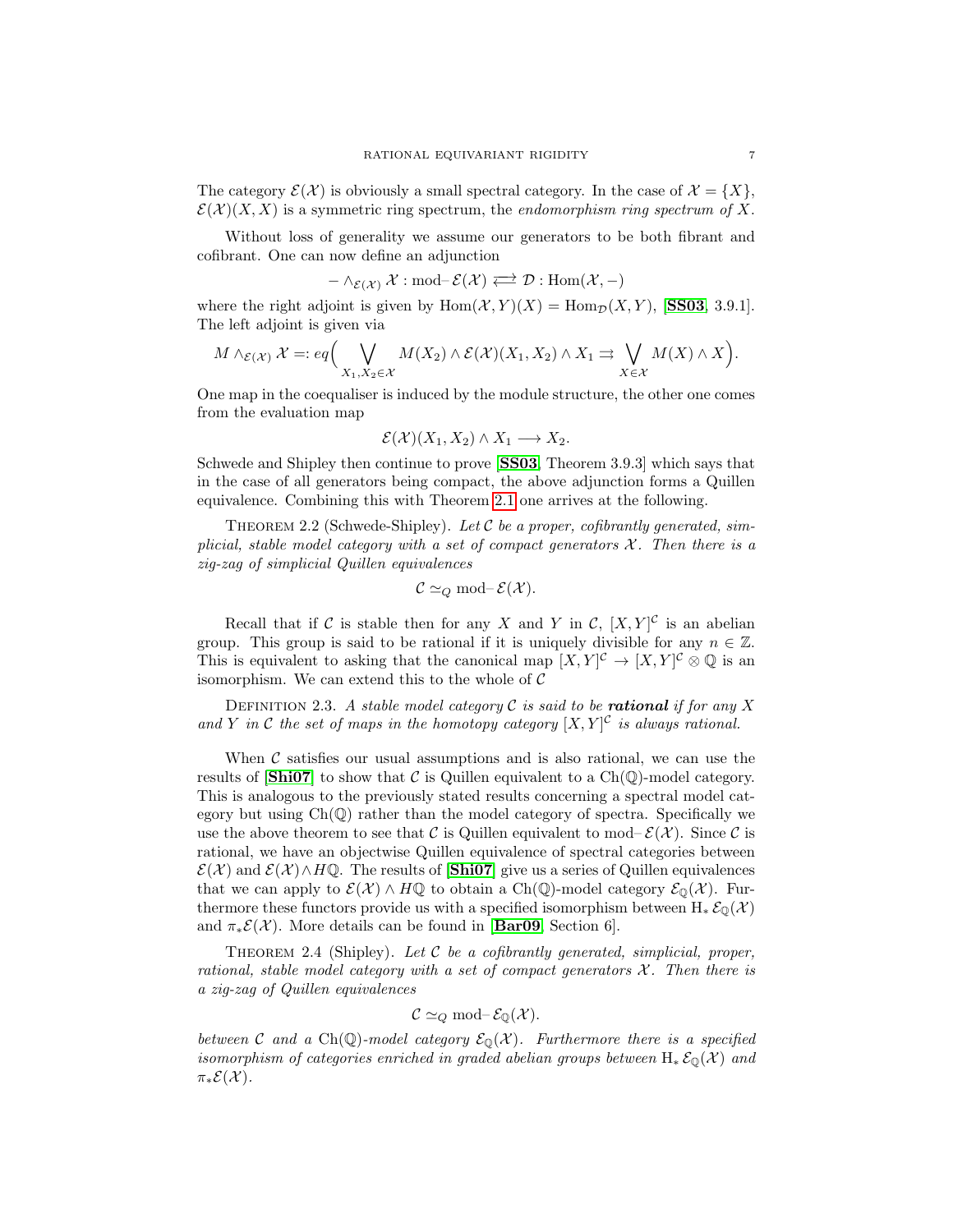#### 3. Rational G-spectra and their endomorphism category

There are several Quillen equivalent constructions of spectra, each with their own various advantages and disadvantages. When one wants to consider G-spectra these differences become even more pronounced. We find that the most convenient construction is equivariant orthogonal spectra from [[MM02](#page-17-13)], since the definitions can easily be generalised to the profinite case, as in [[Fau08](#page-17-4)]. Recall that when we talk of a profinite group, we have assumed that group to be infinite.

Briefly, a G-spectrum X consists of a collection of G-spaces  $X(U)$ , one for each finite dimensional real representation  $U$  of  $G$ , with  $G$ -equivariant suspension maps

$$
S^V \wedge X(U) \to X(U \oplus V).
$$

Here,  $S^V$  is the one-point-compactification of the vector space V. A map of Gspectra is then a collection of G-maps

$$
f(U): X(U) \to Y(U)
$$

commuting with the suspension structure maps. An orthogonal G-spectrum has more structure still, but the underlying idea is the same. We denote the category of orthogonal G-spectra by G Sp.

There are several model structures on G Sp, which vary according to what subgroups of  $G$  are of interest. We are concerned with all subgroups when  $G$  is finite, only the closed subgroups when  $G = S<sup>1</sup>$  and only the open subgroups when G is profinite. These choices are standard in topology, in each case the chosen collection is the one of most interest to topologists. Note that all subgroups of a finite group are closed and every open subgroup of a profinite group is closed. From now on we only talk of admissible subgroups, taking it to mean any subgroup of a finite group, any closed subgroup of  $S<sup>1</sup>$  and any open subgroup of a profinite group.

<span id="page-8-0"></span>We thus have model structures on the categories of G-spectra for each type of group G. Following  $\mathbf{Bar09}$  $\mathbf{Bar09}$  $\mathbf{Bar09}$  these model categories can be rationalised, to form  $L_0 G$  Sp which we denote as  $G$  Sp<sub>0</sub>.

THEOREM 3.1. There is a model structure on  $GSp_{\mathbb{Q}}$  such that the weak equivalences are those maps f such that  $\pi_*^H(f) \otimes \mathbb{Q}$  is an isomorphism for all admissible subgroups H of G. This model category is proper, cofibrantly generated, monoidal and spectral.

<span id="page-8-1"></span>The homotopy category  $Ho(GSp_{0})$  has a finite set of compact generators in the case of a finite groups and a countable collection in the case of a profinite group or  $S^1$ .

LEMMA 3.2. The fibrant replacements of the spectra  $\Sigma^{\infty}G/H_{+}$  for H an admissible subgroup form a set of compact generators denoted  $\mathcal{G}_{top}$  for  $Ho(GSp_0)$ .

For a proof of this, see e.g. [[Fau08](#page-17-4), Lemma 4.6] for profinite groups or [[Gre99](#page-17-6), Section 2.1 for the case of  $S^1$ .

The spectra  $\Sigma^{\infty}G/H_{+}$  themselves are usually chosen to form  $\mathcal{G}_{top}$ , but for technical reasons we would like the generators to be fibrant and cofibrant. They are cofibrant to begin with and taking the fibrant replacement obviously does not change their property as generators. We denote these replacements by  $\{\sum_f^{\infty} G/H_{+}\}.$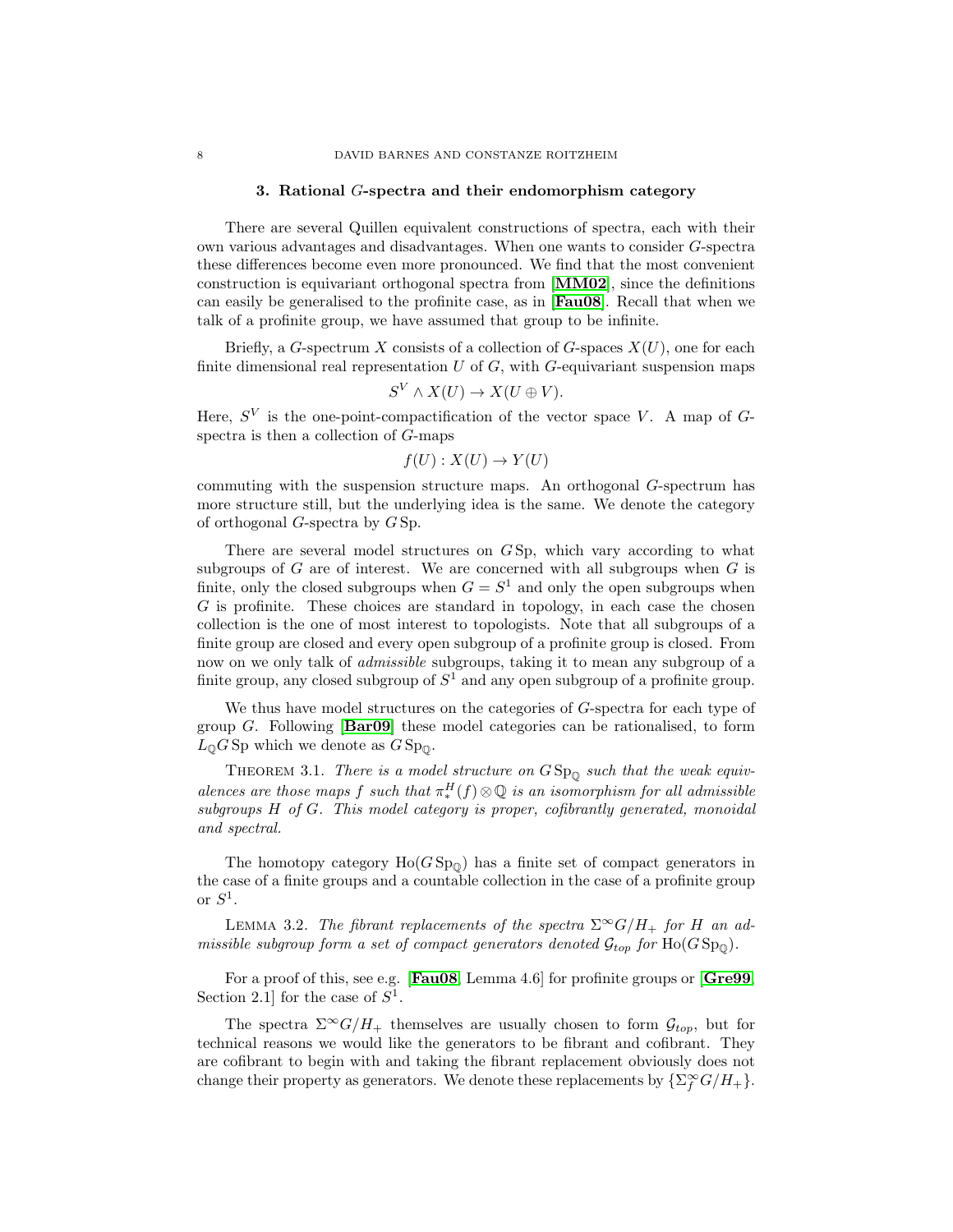<span id="page-9-1"></span>We now take a closer look at the endomorphism category  $\mathcal{E}_{top} := \mathcal{E}(\mathcal{G}_{top})$  of  $GSp_{\mathbb{Q}}$ . We remember from Theorem [2.2](#page-6-0) that  $GSp_{\mathbb{Q}}$  is Quillen equivalent to the category of modules mod– $\mathcal{E}_{top}$  over a spectral category  $\mathcal{E}_{top}$ . The category  $\mathcal{E}_{top}$  has objects  $\mathcal{G}_{top} = \{\sum_{f}^{\infty} G/H_{+}\}\.$  For  $\sigma_1, \sigma_2 \in \mathcal{G}_{top}$ , the morphisms are defined as

$$
\mathcal{E}_{top}(\sigma_1, \sigma_2) = \text{Hom}_{G \text{Sp}_0}(\sigma_1, \sigma_2).
$$

<span id="page-9-0"></span>We now introduce another bit of notation. Let  $\sigma_1, \sigma_2 \in \mathcal{G}_{top}$  be two generators. Let  $\underline{A}(\sigma_1, \sigma_2)$  denote  $\pi_0(\mathcal{E}_{top}(\sigma_1, \sigma_2))$ . Using the composition

$$
\mathcal{E}_{top}(\sigma_2, \sigma_3) \wedge \mathcal{E}_{top}(\sigma_1, \sigma_2) \longrightarrow \mathcal{E}_{top}(\sigma_1, \sigma_3)
$$

we see that  $\underline{A}$  forms a *ringoid* or *ring with several objects*, i.e. a category with objects  $\mathcal{G}_{top}$  and morphisms  $\underline{A}(\sigma_1, \sigma_2)$  together with composition maps

$$
\underline{A}(\sigma_2,\sigma_3) \otimes \underline{A}(\sigma_1,\sigma_2) \longrightarrow \underline{A}(\sigma_1,\sigma_3)
$$

satisfying associativity and unital conditions.

Applying the Eilenberg-MacLane functor  $H$  (see e.g. [**[HSS00](#page-17-9)**] or [**[Sch08](#page-18-5)**]) then yields another spectral category  $H\underline{A}$ .

Let us return to  $\mathcal{E}_{top}$ . In [[GM95](#page-17-14), Appendix A], Greenlees and May computed the groups

$$
[\Sigma^{\infty}G/H_+,\Sigma^{\infty}G/K_+]^{\smash{G\operatorname{Sp}}}_*\otimes{\mathbb Q}
$$

for subgroups  $H$  and  $K$  of a finite group  $G$ . Using the Segal-tom Dieck splitting result [[Fau08](#page-17-4), 7.10] one can similarly compute these groups in the case of a profinite group. In Section [5](#page-10-0) we provide the analogous calculation for  $S<sup>1</sup>$ . Note that the following theorem does not hold when  $G = S^1$ .

THEOREM 3.3. Let  $G$  be a finite or a profinite group. In degrees away from zero,  $\left[\Sigma^{\infty}G/H_+,\Sigma^{\infty}G/K_+\right]_{*}^{GSp}$  is torsion. Hence, the homotopy groups of the spectrum  $\mathcal{E}_{top}(\sigma_1, \sigma_2)$  are concentrated in degree zero.

It is not too surprising that a symmetric spectrum with homotopy groups concentrated in degree zero is weakly equivalent to an Eilenberg-MacLane spectrum. For a statement like this, see [[Sch07b](#page-18-6), Theorem 4.22]. However, we are also after a statement about the category of modules over this spectral category. Schwede and Shipley prove the following in [[SS03](#page-18-2), Theorem A.1.1 and Proposition B.2.1]

THEOREM 3.4 (Schwede-Shipley). Let  $R$  be a spectral category whose morphism spectra are fibrant in Sp and have homotopy groups concentrated in degree zero. Then the module categories mod– R and mod–  $H \pi_0 R$  are related by a chain of Quillen equivalences.

We can apply this theorem to the case of a finite or a profinite group. We have chosen our generators  $\mathcal{G}_{top}$  to be fibrant and cofibrant. Hence  $\mathcal{E}_{top}(\sigma_1, \sigma_2)$  $\text{Hom}_G \text{Sp}_\mathbb{Q}(\sigma_1, \sigma_2)$  is fibrant as for cofibrant  $\sigma_1$ ,  $\text{Hom}_G \text{Sp}_\mathbb{Q}(\sigma_1, -)$  is a right Quillen functor by definition.

COROLLARY 3.5. Let  $G$  be a finite or a profinite group. Then the categories mod– $\mathcal{E}_{top}$  and mod–H $\underline{A}$  are Quillen equivalent.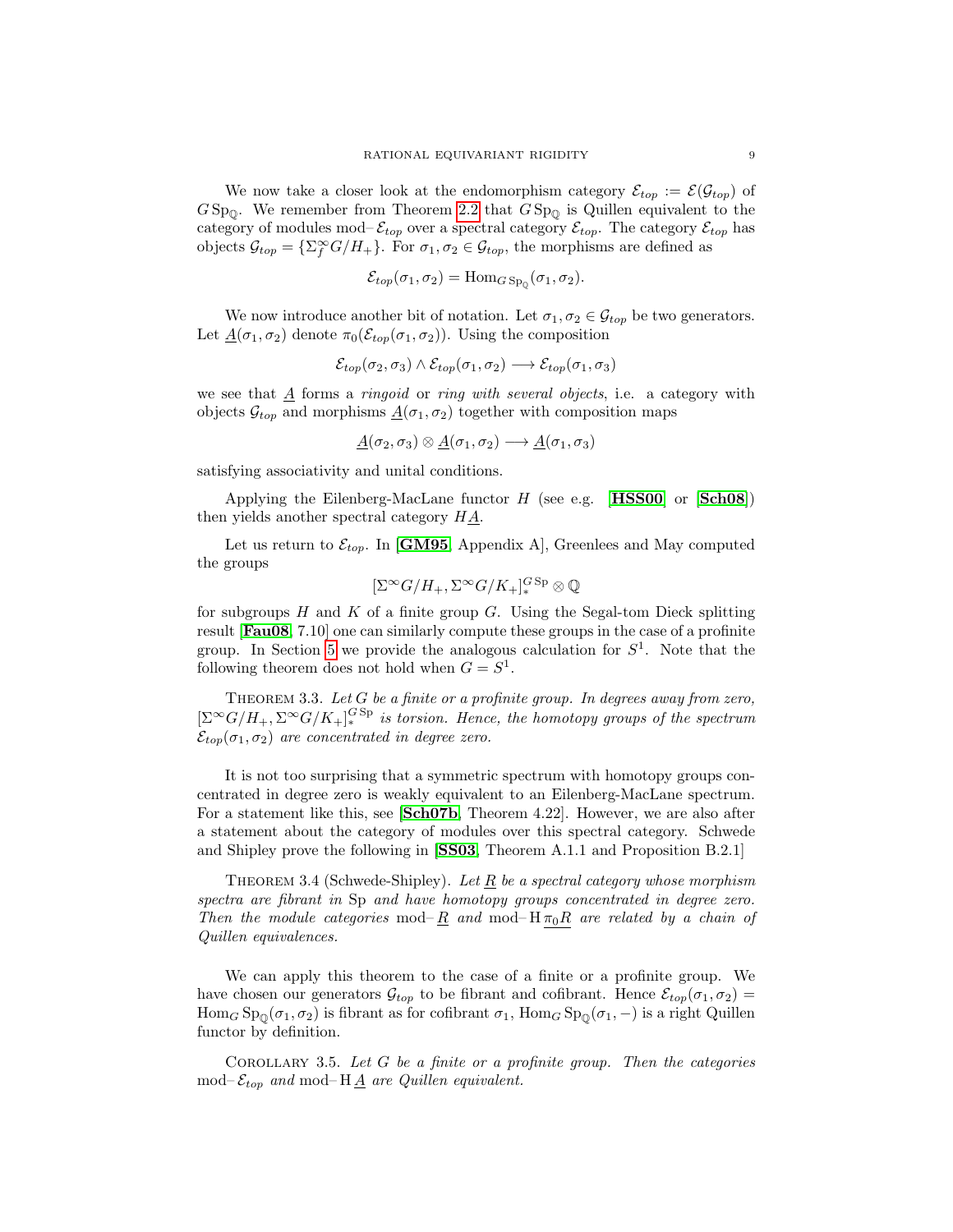Combining this with Theorem [2.2](#page-6-0) yields the following corollary which, in the finite case, is [[SS03](#page-18-2), 5.1.2]. The first author has also considered monoidal structures for finite groups or the  $p$ -adic integers in [[Bar09](#page-17-3)] and [[Bar11](#page-17-5)].

<span id="page-10-0"></span>COROLLARY 3.6. Let  $G$  be a finite or a profinite group. There is a chain of Quillen equivalences between rational G-spectra  $GSp_{\mathbb{Q}}$  and mod–  $H\underline{A}$ .

#### 4. Rigidity for Finite and Profinite groups

We are finally going to put together the results from the previous section to obtain our main theorem.

THEOREM 4.1. Let G be either a finite group or a profinite group. Let C be a cofibrantly generated, proper, simplicial, stable model category together with an equivalence of triangulated categories

$$
\Phi: \text{Ho}(G\operatorname{Sp}_{\mathbb{Q}}) \longrightarrow \text{Ho}(\mathcal{C}).
$$

Then  $GSp_{\mathbb{Q}}$  and  $\mathcal C$  are Quillen equivalent.

PROOF. We showed in Corollary [3.6](#page-9-1) at the end of Section [3](#page-7-0) how  $GSp_{0}$  is Quillen equivalent to the category of modules over the Eilenberg-MacLane "ring spectrum of several objects" mod– H A.

Let X consist of fibrant and cofibrant replacements of  $\Phi(\sigma)$  where  $\sigma \in \mathcal{G}_{top}$ runs over the generators of  $Ho(GSp_0)$ . The set X is then a set of generators for  $Ho(\mathcal{C})$ . By Theorem [2.2](#page-6-0) we have Quillen equivalences

$$
G \text{Sp}_{\mathbb{Q}} \simeq_Q \text{mod-} \mathcal{E}_{top} \text{ and } \mathcal{C} \simeq_Q \text{mod-} \mathcal{E}(\mathcal{X}).
$$

We are now going to compare mod– $\mathcal{E}_{top}$  to mod– $\mathcal{E}(\mathcal{X})$  by relating them both to mod– H $\underline{A}$ . Let  $X_1$  be a cofibrant and fibrant replacement for  $\Phi(\sigma_1)$  where  $\sigma_1 \in \mathcal{G}_{top}$  and define  $X_2$  analogously. Remember that  $\mathcal{E}(\mathcal{X})(X_1, X_2)$  was defined as the homomorphism spectrum of the fibrant replacement of the suspension spectrum of  $X_1$  and  $X_2$  in  $Sp(\mathcal{C})$  [[SS03](#page-18-2), Definition 3.7.5], so

$$
\mathcal{E}(\mathcal{X})(X_1, X_2) = \text{Hom}_{\text{Sp}(\mathcal{C})}(\Sigma_f^{\infty} X_1, \Sigma_f^{\infty} X_2).
$$

By adjunction and using the Quillen equivalence  $\Sigma^{\infty} : \mathcal{C} \implies Sp(\mathcal{C}) : Ev_0$  we obtain

$$
[S^0, \mathcal{E}(\mathcal{X})(X_1, X_2)]_*^{\text{Sp}} \cong [\Sigma^\infty X_1, \Sigma^\infty X_2]_*^{\text{Sp}(\mathcal{C})} \cong [X_1, X_2]_*^{\mathcal{C}}.
$$

Via the equivalence  $\Phi$  and again by adjunction this equals

$$
[\sigma_1, \sigma_2]_*^{GSp_{\mathbb{Q}}}\cong [S^0, \mathcal{E}_{top}(\sigma_1, \sigma_2)]_*^{Sp}.
$$

Thus,  $\mathcal{E}_{top}(\sigma_1, \sigma_2)$  and  $\mathcal{E}(\mathcal{X})(X_1, X_2)$  have the same homotopy groups. By Lemma [3.3,](#page-8-0) these are concentrated in degree zero where they equal  $\underline{A}(\sigma_1, \sigma_2)$ . As the generators  $X_i \in \mathcal{X}$  have been chosen to be fibrant and cofibrant, the spectra  $\mathcal{E}(\mathcal{X})(X_1, X_2)$ are all fibrant in Sp. Hence Theorem [3.4](#page-8-1) applies, giving us a chain of Quillen equivalences between mod– $\mathcal{E}(\mathcal{X})$  and mod–H $\underline{A}$ . Thus we have arrived at a collection of Quillen equivalences

$$
GSp_{\mathbb{Q}} \iff \text{mod-} \mathcal{E}_{top} \simeq_Q \text{mod-} \mathbb{H} \underline{A} \simeq_Q \text{mod-} \mathcal{E}(\mathcal{X}) \Longleftrightarrow \mathcal{C}
$$

which concludes our proof of the G-equivariant Rigidity Theorem.  $\Box$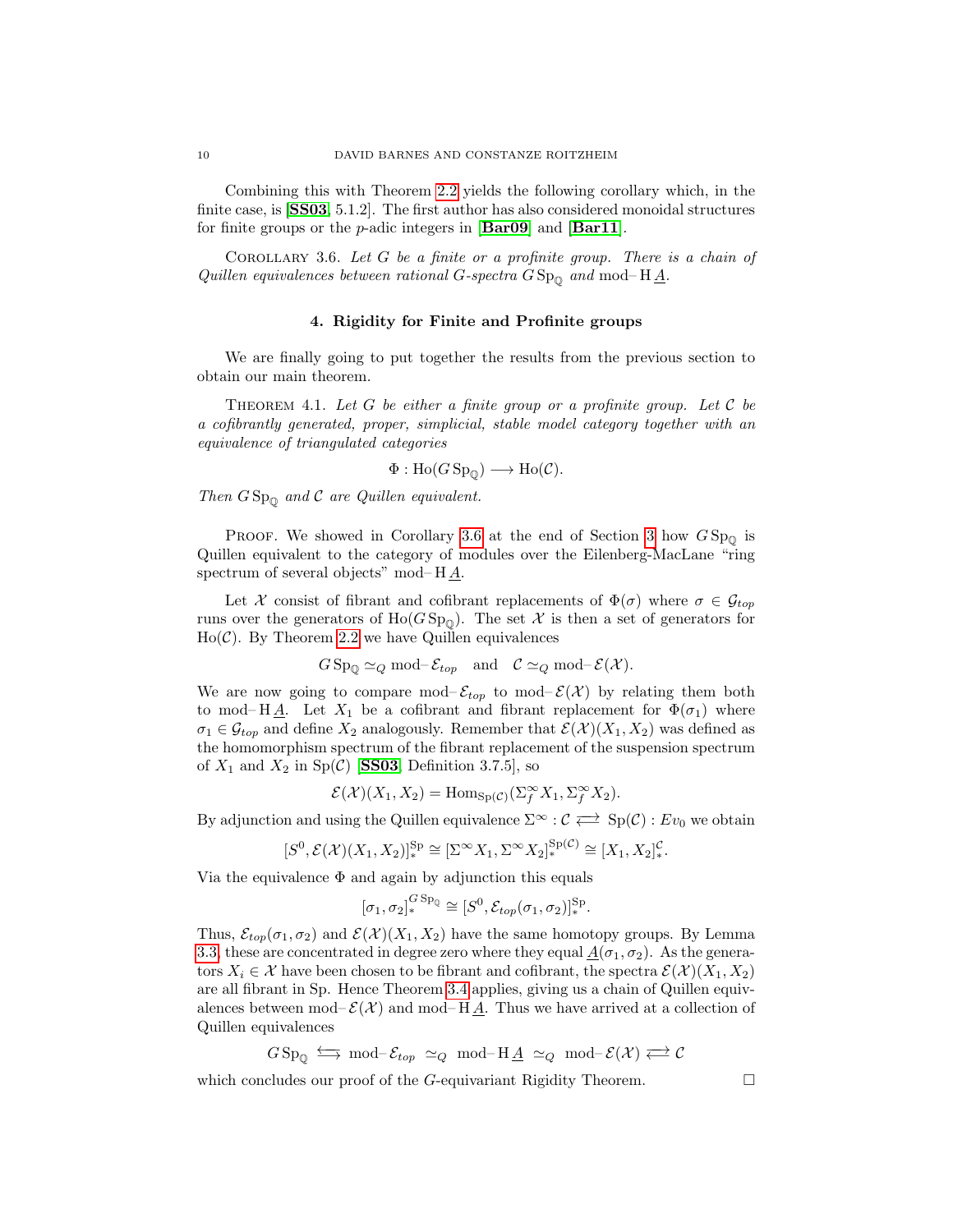#### 5.  $S^1$ -equivariant rigidity

In the following part of this paper we are turning to the case where our group is  $S^1 = \mathbb{T}$ , the fundamental example of an infinite compact Lie group. In [[Gre99](#page-17-6)], John Greenlees constructed an abelian category  $A$  whose derived category

$$
D(\mathcal{A}) = \text{Ho}(\partial \mathcal{A})
$$

is equivalent to  $Ho(TSp_{\mathbb{O}})$ . In [[Shi02](#page-18-7)] Brooke Shipley used Morita theory to show that  $\partial A$  and  $\mathbb{T}$  Sp<sub>①</sub> are in fact equivalent via a zig-zag of Quillen equivalences. This result has also been proven using different methods in [[GS11](#page-17-15)]. We are going to see that Shipley's work implies that  $\partial A$  is rigid. Hence, since  $\mathbb{TSp}_{\mathbb{Q}}$  is Quillen equivalent to  $\partial A$ , it is also rigid.

Let us first turn to the algebraic model  $A$ , which naturally has a grading, and the version with differentials,  $\partial A$ .

DEFINITION 5.1. Let F be the set of finite subgroups of  $\mathbb T$ . Let  $\mathcal O_{\mathcal F}$  be the ring of operations  $\prod_{H \in \mathcal{F}} \mathbb{Q}[c_H]$  with  $c_H$  of degree  $-2$ . Let  $e_H$  be the idempotent arising from projection onto factor H. In general, let  $\phi$  be a subset of F and define  $e_{\phi}$  to be the idempotent coming from projection onto the factors in  $\phi$ .

We let  $c$  be the sum of all elements  $c_H$  for varying  $H$ . We can then write  $c_H = e_H c$ .

DEFINITION 5.2. For some function  $v : \mathcal{F} \to \mathbb{Z}_{\geqslant 0}$  define  $c^v \in \mathcal{O}_{\mathcal{F}}$  to be the element with  $e_H c^v = c_H^{v(H)}$ . Let  $\mathcal E$  be the set

$$
\{c^{\nu} \mid \nu : \mathcal{F} \to \mathbb{Z}_{\geq 0} \text{ with finite support}\}.
$$

We call this the set of **Euler classes**.

We form a new ring by formally adding inverses to the Euler classes. We call this ring  $\mathcal{E}^{-1}\mathcal{O}_{\mathcal{F}}$ . Note that this graded rational vector space is a ring, since the set of Euler classes is multiplicatively closed. To illustrate its structure, we see that as a graded vector space it is concentrated in even degrees, where

$$
(\mathcal{E}^{-1}\mathcal{O}_{\mathcal{F}})_{2n} \cong \prod_{H \in \mathcal{F}} \mathbb{Q} \text{ for } n \leq 0 \text{ and } (\mathcal{E}^{-1}\mathcal{O}_{\mathcal{F}})_{2n} \cong \bigoplus_{H \in \mathcal{F}} \mathbb{Q} \text{ for } n > 0.
$$

DEFINITION 5.3. We define the category  $A$  to have object-class the collection of maps

$$
\beta: N \to \mathcal{E}^{-1} \mathcal{O}_{\mathcal{F}} \otimes V
$$

of  $\mathcal{O}_{\mathcal{F}}$ -modules. Here, V is a graded rational vector space, such that  $\mathcal{E}^{-1}\beta$  is an isomorphism. The  $\mathcal{O}_F$ -module N is called the nub and V is called the vertex. A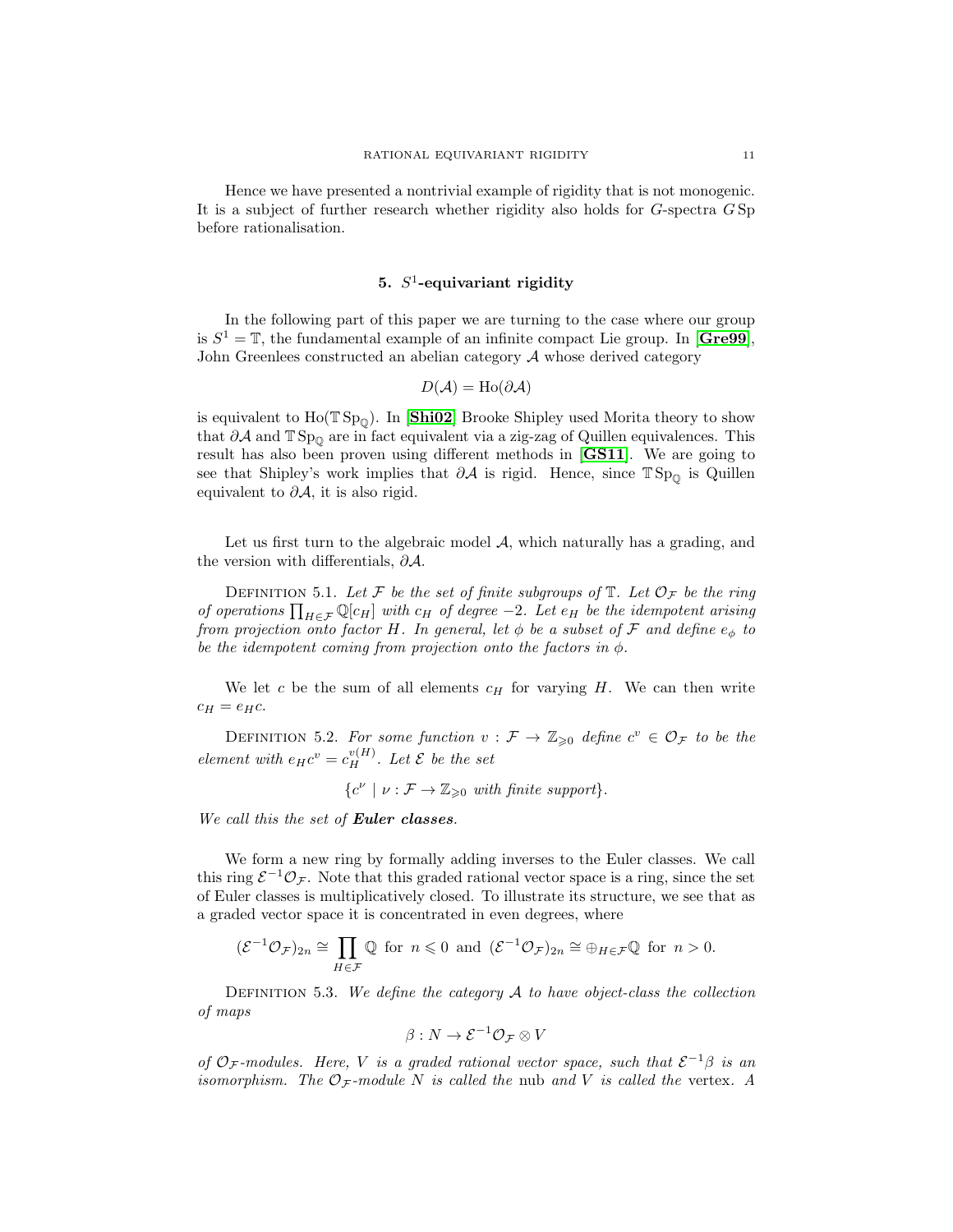map  $(\theta, \phi)$  in A is a commutative square



where  $\theta$  is a map of  $\mathcal{O}_{\mathcal{F}}$ -modules and  $\phi$  is a map of graded rational vector spaces.

If we think of  $\mathcal{O}_{\mathcal{F}}$  as a chain complex with trivial differential, then we can consider the category of  $\mathcal{O}_{\mathcal{F}}$ -modules in Ch(Q). Such an object N is an  $\mathcal{O}_{\mathcal{F}}$ -module in graded vector spaces along with maps  $\partial_n : N_n \to N_{n-1}$ . These maps satisfy the relations

$$
\partial_{n-1} \circ \partial_n = 0 \quad c \partial_n = \partial_{n-2} c.
$$

DEFINITION 5.4. The category ∂A has object-class the collection of maps

$$
\beta:N\to\mathcal{E}^{-1}\mathcal{O}_{\mathcal{F}}\otimes V
$$

of  $\mathcal{O}_{\mathcal{F}}$ -modules in Ch(Q). Here, N is a rational chain complex with an action of  $\mathcal{O}_{\mathcal{F}}$ , V is a rational chain complex and  $\mathcal{E}^{-1}\beta$  is an isomorphism. A map  $(\theta, \phi)$ is then a commutative square as before, such that both  $\theta$  is a map in the category  $\mathcal{O}_{\mathcal{F}}$ -modules in Ch(Q) and  $\phi$  is a map of Ch(Q).

This category has a set of compact generators, the so-called basic algebraic cells, see [[Gre99](#page-17-6), Subsection 5.8],

$$
\mathcal{B}_a = \{I_H\}_{H \leq \mathbb{T}}.
$$

The  $I_H$  are fibrant replacements of the image of the "geometric basic cells" in  $TSp_0$ under the Quillen equivalence between  $T Sp_{\mathbb{Q}}$  and the algebraic model, see [[Shi02](#page-18-7), Proposition 2.9]. We do not need to know the construction of those cells, only the properties exploited in the work of Shipley. Hence, we do not give any further details of their construction. By Theorem [2.4](#page-6-1) we know

$$
\partial \mathcal{A} \simeq_Q \text{mod-} \mathcal{E}_{\mathbb{Q}}(\mathcal{B}_a).
$$

However, the dga of several objects  $\mathcal{E}_{\mathbb{Q}}(\mathcal{B}_a)$  is quite large and difficult to handle. Shipley proceeds to construct a smaller, quasi-isomorphic category  $\mathcal{E}_a$  by first taking the −1-connected cover  $\mathcal{E}_{\mathbb{Q}}(\mathcal{B}_a)\langle 0 \rangle$  and manually killing some of its generators. Finally, it is shown that  $\mathcal{E}_a$  is quasi-isomorphic to an even smaller dga S whose generators, differentials and multiplicative structure are specified in [[Shi02](#page-18-7), Definition 6.3]. Hence,

$$
\partial \mathcal{A} \simeq_Q \text{mod-} \mathcal{E}_a \simeq_Q \text{mod-} \mathcal{S}.
$$

Shipley computed the relevant homology data in [[Shi02](#page-18-7), Proposition 4.9 and Proposition 6.4].

PROPOSITION 5.5 (Shipley). The homology of  $\mathcal{E}(\mathcal{B}_a)$  (and hence of  $\mathcal{E}_a$  and  $\mathcal{S}$ ) is given by

- (1)  $H_*\mathcal{E}(\mathcal{B}_a)(I_H, I_H) = \mathbb{Q}[0] \oplus \mathbb{Q}[1]$  with generators  $(id_H]$  and  $[m_1^H]$ ,
- (2) H<sub>\*</sub>  $\mathcal{E}(\mathcal{B}_a)(I_H, I_K) = 0$ ,
- (3)  $H_* \mathcal{E}(\mathcal{B}_a)(I_H, I_{\mathbb{T}}) = \mathbb{Q}[0]$  with generator  $[f_0^H]$ ,
- (4)  $H_*\mathcal{E}(\mathcal{B}_a)(I_{\mathbb{T}}, I_H) = \mathbb{Q}[1]$  with generator  $[\tilde{g}_1^H]$ ,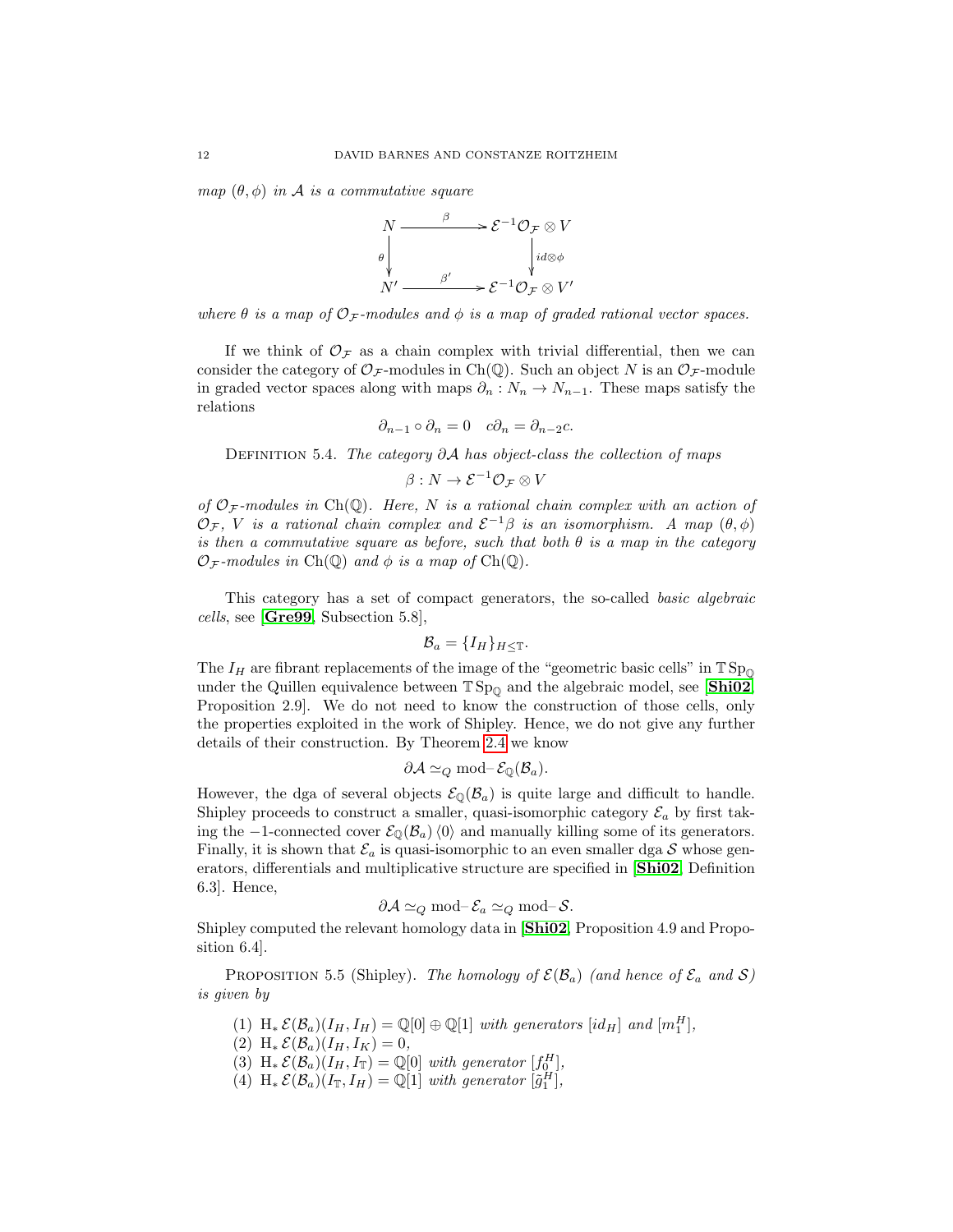(5)  $H_*\mathcal{E}(\mathcal{B}_a)(I_{\mathbb{T}}, I_{\mathbb{T}}) = (\bigoplus_{n\geq 0} \mathbb{Q} \mathcal{F}[2n+1]) \oplus \mathbb{Q}[0]$  with generators  $[i_{2n+1}^H]$  and  $(id_{\mathbb{T}}).$ 

The nontrivial products and Massey products are

(1)  $[\tilde{g}_1^H][f_0^h] = [m_1^H]$ (2)  $[f_0^H][\tilde{g}_1^H] = [i_1^H]$ (3)  $\langle [f_0^H], [m_1^H], ..., [m_1^H], [\tilde{g}_1^H] \rangle = \{ [-i_{2n+1}^H] \}$  (where  $[m_1^H]$  occurs n times).

Let us now turn to the other side of the Quillen equivalence. One again shows that  $\mathcal{E}(\mathcal{B}_t)$  is quasi-isomorphic to a more convenient dga with many objects  $\mathcal{E}_t$ , which in turn is quasi-isomorphic to  $S$ . Hence,

$$
\partial \mathcal{A} \simeq_Q \text{mod-} \mathcal{S} \simeq_Q \text{mod-} \mathcal{E}(\mathcal{B}_t) \simeq_Q \mathbb{T} \operatorname{Sp}_\mathbb{Q}.
$$

We are going to follow the proof for the topological half of this equivalence for an arbitrary model  $\mathcal C$  of Ho( $\partial \mathcal A$ ) and see that we can apply the very same steps, which are

- $\mathcal{E}(\mathcal{B}_t)$  is quasi-isomorphic to a dga with many objects  $\mathcal{E}_t$  with specific nicer properties
- $\mathcal{E}_t$  is quasi-isomorphic to  $\mathcal{S}$ .

To be more precise, let

$$
\Phi: Ho(\partial \mathcal{A}) \longrightarrow Ho(\mathcal{C})
$$

be an equivalence of triangulated categories. We obtain a set of small fibrantcofibrant generators X of Ho(C) by taking fibrant-cofibrant replacements of  $\Phi(\mathcal{B}_a)$ .

The homology data of  $\mathcal{E}(\mathcal{X})$  is the same as for  $\mathcal{E}(\mathcal{B}_a)$ : [[Shi02](#page-18-7), Proposition 3.3] says that for fibrant and cofibrant  $X, Y \in \mathcal{C}$ ,

$$
H_*
$$
 Hom $c(X, Y) \cong [X, Y]^{Ho(\mathcal{C})}$ 

as graded abelian groups and thus,

$$
\mathrm{H}_* \operatorname{Hom}_{\mathcal{C}}(\Phi(I), \Phi(J)) \cong [\Phi(I), \Phi(J)]^{\mathrm{Ho}(\mathcal{C})} \cong [I, J]^{\mathrm{Ho}(dg,\mathcal{A})} \cong \mathrm{H}_* \mathcal{E}(\mathcal{B}_a)(I, J).
$$

<span id="page-13-0"></span>Since  $\Phi$  is a functor, it preserves composition. Hence, the product structures in both homologies agree. Further, by [[Shi02](#page-18-7), Theorem A.3], triangulated equivalences preserve all Toda brackets. Summarising this, we get the same result as earlier. Write  $X_H$  for a fibrant-cofibrant replacement of  $I_H$ .

- (1)  $H_*\mathcal{E}(\mathcal{X})(X_H, X_H) = \mathbb{Q}[0] \oplus \mathbb{Q}[1]$  with generators  $(id_H]$  and  $[M_1^H]$ ,
- (2)  $H_* \mathcal{E}(\mathcal{X})(X_H, X_K) = 0,$
- (3) H<sub>\*</sub>  $\mathcal{E}(\mathcal{X})(X_H, X_{\mathbb{T}}) = \mathbb{Q}[0]$  with generator  $[F_0^H]$ ,
- (4)  $H_*\mathcal{E}(\mathcal{X})(X_{\mathbb{T}}, X_H) = \mathbb{Q}[1]$  with generator  $[\tilde{G}_1^H]$ ,
- (5)  $H_*\mathcal{E}(\mathcal{X})(X_{\mathbb{T}}, X_{\mathbb{T}}) = (\bigoplus_{n\geq 0} \mathbb{Q}\mathcal{F}[2n+1]) \oplus \mathbb{Q}[0]$  with generators  $[T_{2n+1}^H]$  and  $(id_{\mathbb{T}}).$

The nontrivial products and Massey products are

- (1)  $[\tilde{G}_1^H][F_0^h] = [M_1^H]$
- (2)  $[F_0^H][\tilde{G}_1^H] = [T_1^H]$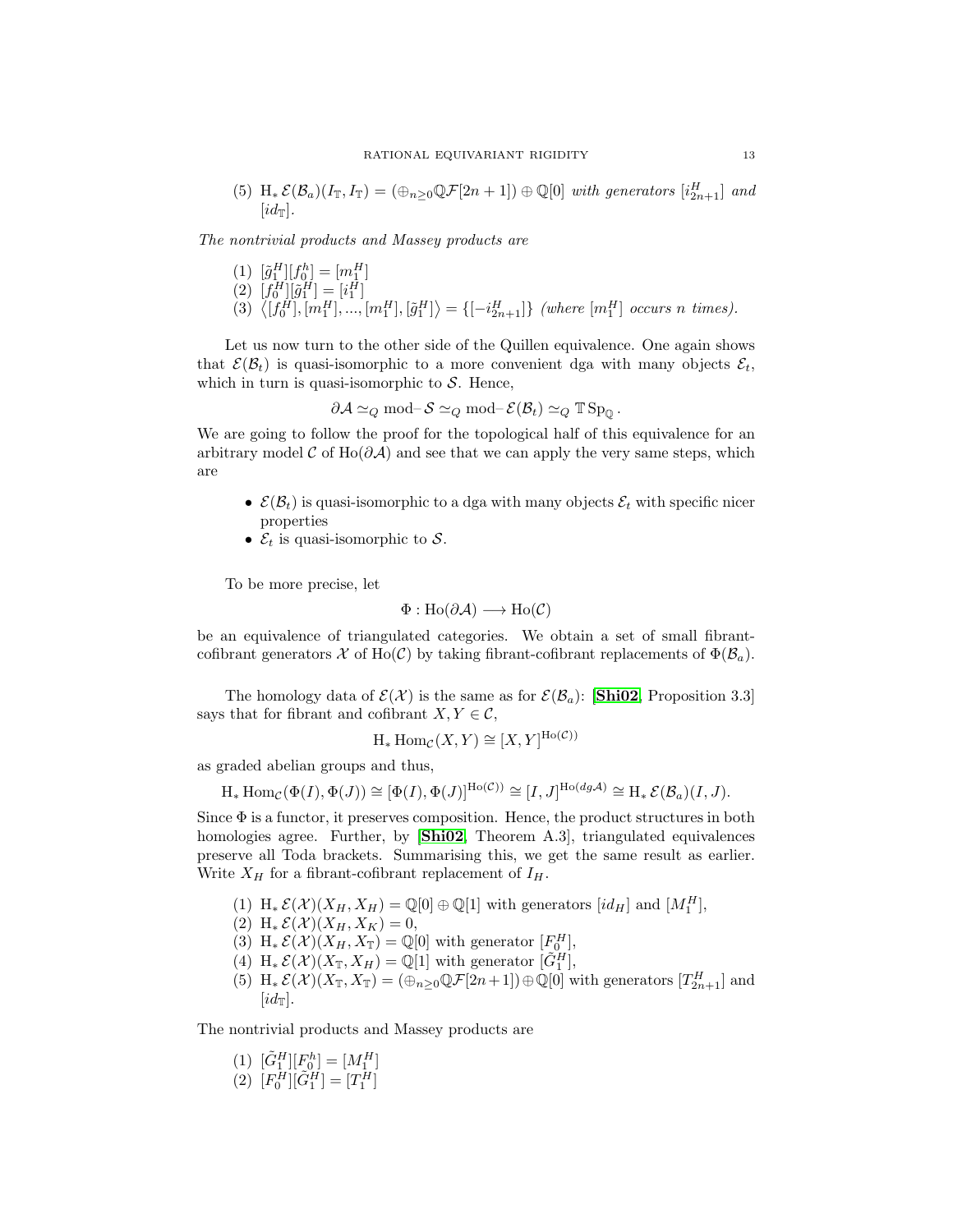(3) 
$$
\langle [F_0^H], [M_1^H], ..., [M_1^H], [\tilde{G}_1^H] \rangle = \{ [-T_{2n+1}^H] \}
$$
 (where  $[M_1^H]$  occurs *n* times).

Since the homology of  $\mathcal{E}(\mathcal{X})$  is concentrated in non-negative degrees, we see that  $\mathcal{E}(\mathcal{X})$  is quasi-isomorphic to its -1-connected cover. Using Postnikov approximations analogous to [[Shi02](#page-18-7), Proposition 5.7] we can modify this cover to obtain a dga of several objects  $\mathcal{E}_X$  that is quasi-isomorphic to  $\mathcal{E}(\mathcal{X}), (\mathcal{E}_X)_0 \cong H_0(\mathcal{E}_X), (\mathcal{E}_X)_n = 0$ for  $n < 0$ ,  $\mathcal{E}_X(H, K) = 0$  and  $\mathcal{E}_X(H, \mathbb{T})$  is concentrated in degree zero. This will give us a technical advantage when constructing the quasi-isomorphism to  $S$ .

THEOREM 5.6. The dgas with several objects  $\mathcal{E}_X$  and S are quasi-isomorphic.

PROOF. The proof is identical to the proof of  $[\textbf{Shi02}, \text{Proposition 6.1}]$  $[\textbf{Shi02}, \text{Proposition 6.1}]$  $[\textbf{Shi02}, \text{Proposition 6.1}]$  for the case  $\mathcal{E}_t$ , so we are only mentioning very little here. Shipley's proof only relies on combinatorics of properties preserved by the triangulated structure, mostly homology, multiplicative structure and Massey products.

The first step is to choose images for the generators of  $S$ . This is done by sending a generator of S to a cycle in  $\mathcal{E}_X$  representing a homology class in the right degree. Using multiplicative structure and Massey products, Shipley then proves by induction that this is indeed a well-defined homomorphism of dgas of many objects which induces an isomorphism in homology.

COROLLARY 5.7. Let  $C$  be a stable model category with

$$
\Phi: \text{Ho}(\partial \mathcal{A}) \longrightarrow \text{Ho}(\mathcal{C})
$$

an equivalence of triangulated categories. Then C and  $\partial A$  (and hence  $TSp_{0}$ ) are Quillen equivalent. Thus,  $Ho(TSp_{\mathbb{Q}})$  is rigid.

 $\Box$ 

The question of whether the rational G-equivariant stable homotopy category is rigid for other for other compact Lie groups remains open. The above method would be hard to generalise as the number of Massey products increases rapidly as the rank of the group increases. One method to produce rigidity statements for general G is discussed in the following section.

#### 6. Formality and Rigidity

We now turn to relating rigidity of triangulated categories to formality of differential graded algebras. We then examine how rigidity for finite and profinite groups comes from a version of formality, whereas the proof of rigidity for  $S<sup>1</sup>$  cannot be placed in this this framework. We end this section with another example of how intrinsic formality implies rigidity.

Consider a monogenic rational stable model category,  $\mathcal{C}$ , with X a compact generator. Then by the techniques above,  $\mathcal C$  is Quillen equivalent to the category of modules of a differential graded algebra  $A$ , where the homology of  $A$  is isomorphic to  $\text{Ho}(\mathcal{C})(X, X)$ . Hence all of the homotopical information of C is contained in A. So we can ask how much of this information is contained in the homology of A? This is analogous to asking whether  $A$  can be recovered, up to quasi-isomorphism, from its homology. This is the question of whether A is formal.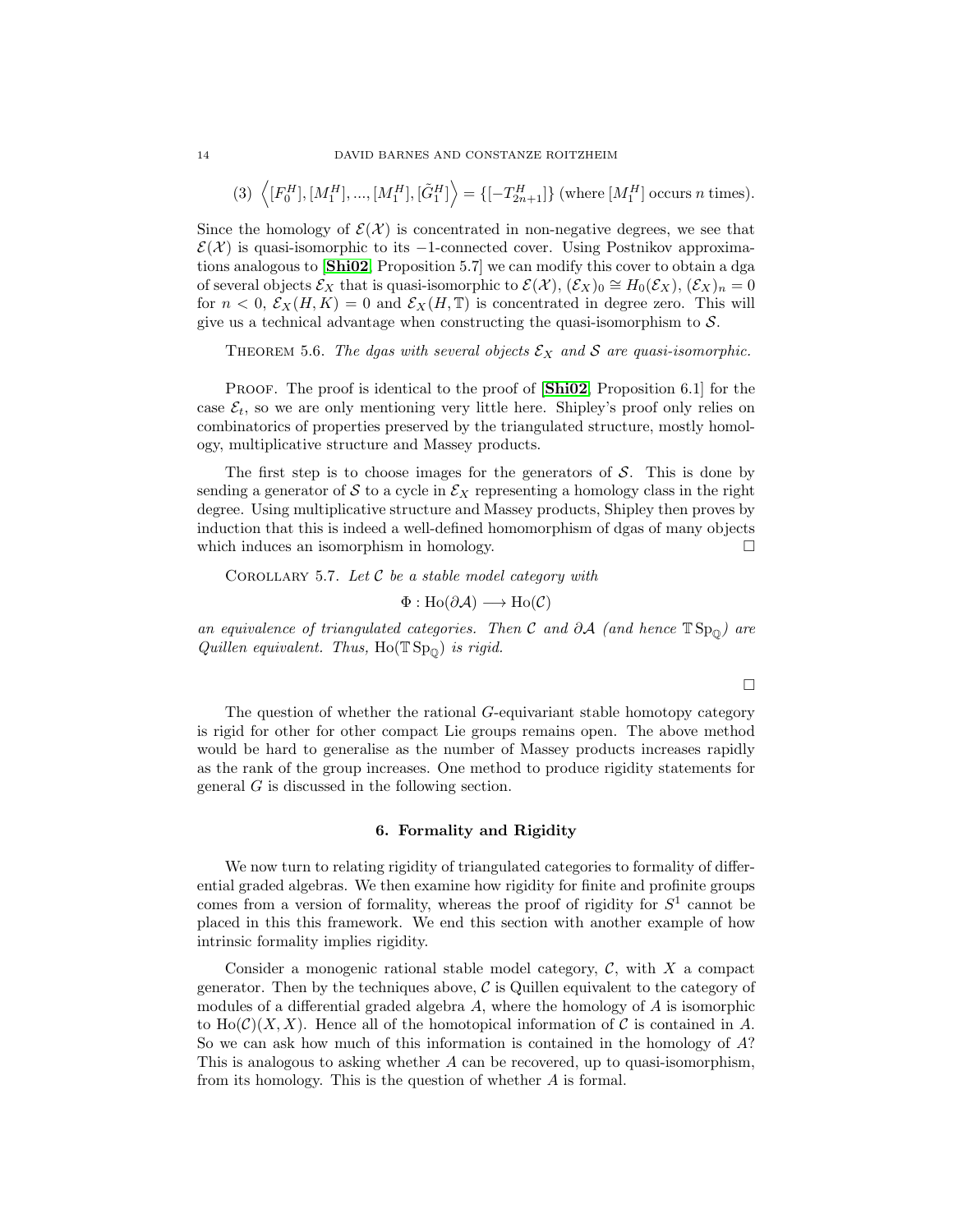DEFINITION 6.1. A differential graded algebra  $A$  is said to be **formal** if it is quasi-isomorphic to its homology, regarded as a dga with trivial differential. A dga B is said to be **intrinsically formal** if any other dga C with  $H_*(B) \cong H_*(C)$  is quasi-isomorphic to B.

Clearly, if a dga is intrinsically formal, then it is also formal, but the converse is not true. Note that any dga with a non-trivial Massey product cannot be formal. These notions were originally introduced in the context of rational homotopy theory, see [[Sul77](#page-18-8)] or [[FHT01](#page-17-16)]. However they have also been of use in more algebraic settings, [[RW11](#page-18-9)].

We can rephrase intrinsic formality as follows. A graded algebra  $R$  is intrinsically formal if whenever a dga B has  $H_*(B) \cong R$ , then R is quasi-isomorphic to B. Hence intrinsic formality is really a property of graded algebras, whereas formality is a property of dgas.

We can adjust this to the commutative setting, but here we must take care to make sure that we only consider zig-zags of quasi-isomorphisms that pass through commutative dgas at all stages.

DEFINITION 6.2. A commutative differential graded algebra  $A$  is **formal as a commutative dga** if it is quasi-isomorphic, as a commutative dga, to its homology regarded as a dga with trivial differential. A commutative dga  $B$  is **intrinsically** formal as a commutative dga if any other commutative dga C with  $H_*(B) \cong$  $H_*(C)$  is quasi-isomorphic to B as a commutative dga.

We provide some of examples of intrinsic formality. In each case our ground ring will be a field k of characteristic zero.

EXAMPLE 6.3. Any graded algebra with homology concentrated in degree zero is intrinsically formal. Let A be such a dga and let  $C_0A$  be its  $(-1)$ -connective cover. This dga is defined as follows. Define  $(C_0A)_k$  to be zero for  $k < 0$ , to be  $A_k$  for  $k > 0$  and for  $k = 0$  to be the zero-cycles of A. The inclusion

 $C_0A \longrightarrow A$ 

is a quasi-isomorphism. We also have a quotient map  $C_0A \rightarrow H_*(A)$  which in degree 0 sends the cycle z to the homology class of  $[z]$  while in all other degrees it is the zero map.

EXAMPLE 6.4. Any free graded algebra is intrinsically formal. Let A be a dga whose homology is isomorphic to the free associative algebra on generators  $x_i$ . Then by choosing cycle representatives for each  $x_i$ , we obtain a quasi-isomorphism  $H_* A \rightarrow A$ .

Example 6.5. Products of associative algebras preserve intrinsic formality. This follows since for any dga A,  $A \times -$  preserves quasi-isomorphisms.

Now we turn our attention to the commutative case. Our first example follows the same arguments as above.

Example 6.6. Any commutative graded algebra with homology in degree zero is intrinsically formal. Any free commutative graded algebra is intrinsically formal.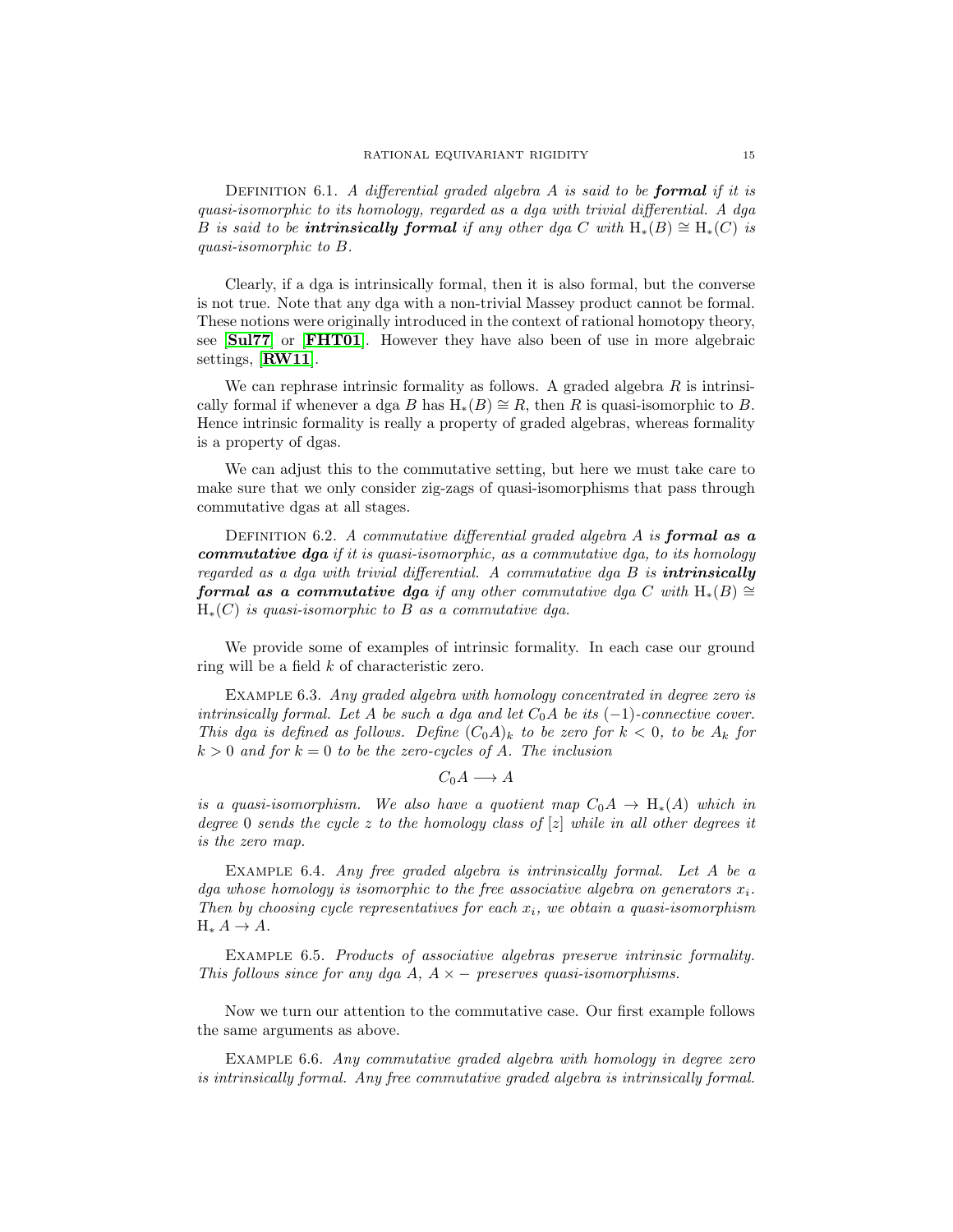Example 6.7. Products preserve intrinsic formality of commutative dgas since products preserve quasi-isomorphisms.

Tensor products over k preserve formality, but we note that they do not preserve intrinsic formality by [**[HS79](#page-17-17)**, Example 6.5].

EXAMPLE 6.8. Let  $R = k[x_1, \ldots, x_n]$ , where each  $x_i$  has even degree. Let  $(r_1, \ldots, r_m)$  be a regular sequence in R. Then the commutative dga  $R/(r_1, \ldots, r_m)$ is intrinsically formal.

Let A be a commutative dga, with  $R/(r_1, \ldots, r_m) \cong H_*(A)$ . Then by choosing cycles representatives for the  $x_i$ , we have a map  $f : k[x_1, \ldots, x_n] \to A$ . Consider the commutative dga  $R_m$  defined as follows. The underlying algebra is

$$
k[x_1,\ldots,x_n]\otimes\Lambda[y_1,\ldots,y_m],
$$

with differential given by  $\partial y_i = r_i$  and  $\partial x_i = 0$ . Since the sequence of the  $r_i$  is regular, we get

$$
H_*(R_m) = R/(r_1,\ldots,r_m).
$$

We have a quasi-isomorphism  $f_m: R_m \to A$ , which sends  $x_i$  to  $f(x_i)$  and  $y_i$  to a boundary for  $f(r_i)$ . We define a quasi-isomorphism  $g_m: R_m \to R/(r_1, \ldots r_m)$  by  $x_i \mapsto x_i$  and  $y_i \mapsto 0$ .

We now describe the relation between the formality and rigidity, which is most easily seen when we work rationally. Consider a cofibrantly generated, proper, simplicial, rational stable model category  $\mathcal C$  with a single compact generator  $X$ . Then by the results of  $[\textbf{Shi07}]$  $[\textbf{Shi07}]$  $[\textbf{Shi07}]$  (see Theorem [2.4\)](#page-6-1), C is Quillen equivalent to  $\mathcal{E}_0(X)$ modules in rational chain complexes for some dga  $\mathcal{E}_{\mathbb{Q}}(X)$  satisfying

$$
\mathrm{H}_*(\mathcal{E}_{\mathbb{Q}}(X)) \cong [X,X]_*^{\mathcal{C}} \cong \pi_*\mathcal{E}(X)
$$

Note that if  $\mathcal{E}(X)$  is commutative, then we can also assume that  $\mathcal{E}_{\mathbb{Q}}(X)$  is a commutative dga. This happens for example when  $X$  is the unit of a monoidal model category. In a related context, the work of [[GS11](#page-17-15)] fundamentally depends upon commutativity of terms like  $[X, X]_{\ast}^{\mathcal{C}}$ .

If  $\mathcal{E}_{\mathbb{Q}}(X)$  was formal, then we would know that C is Quillen equivalent to  $\pi_*(\mathcal{E}(X))$ -modules in rational chain complexes. But we have little control over the dga  $\mathcal{E}_{\Omega}(X)$ . We only have a good understanding of its homology. So we assume a stronger condition, namely that it is intrinsically formal (or rather, that the graded algebra  $[X, X]_{\ast}^{\mathcal{C}}$  is intrinsically formal). We thus achieve the same conclusion that C is Quillen equivalent to  $\pi_*(\mathcal{E}(X))$ -modules, but the assumptions are considerably easier to verify.

To link this to rigidity, let  $\mathcal D$  be another cofibrantly generated, proper, simplicial, stable model category with Ho( $\mathcal{D}$ ) triangulated equivalent to Ho( $\mathcal{C}$ ). Then  $\mathcal{D}$ is also necessarily rational and it must have a generator  $Y$ , which is also compact. Furthermore

$$
[Y,Y]^{\mathcal{D}}_* \cong [X,X]^{\mathcal{C}}_*
$$

as dgas. As this was assumed to be intrinsically formal, the endomorphism dgas of X and Y must be quasi-isomorphic. Hence,  $\mathcal D$  is Quillen equivalent to  $[Y, Y]_{*}^{\mathcal D}$ . modules in rational chain complexes. A quasi-isomorphism of differential graded algebras induces a Quillen equivalence on categories of modules. It follows that  $\mathcal C$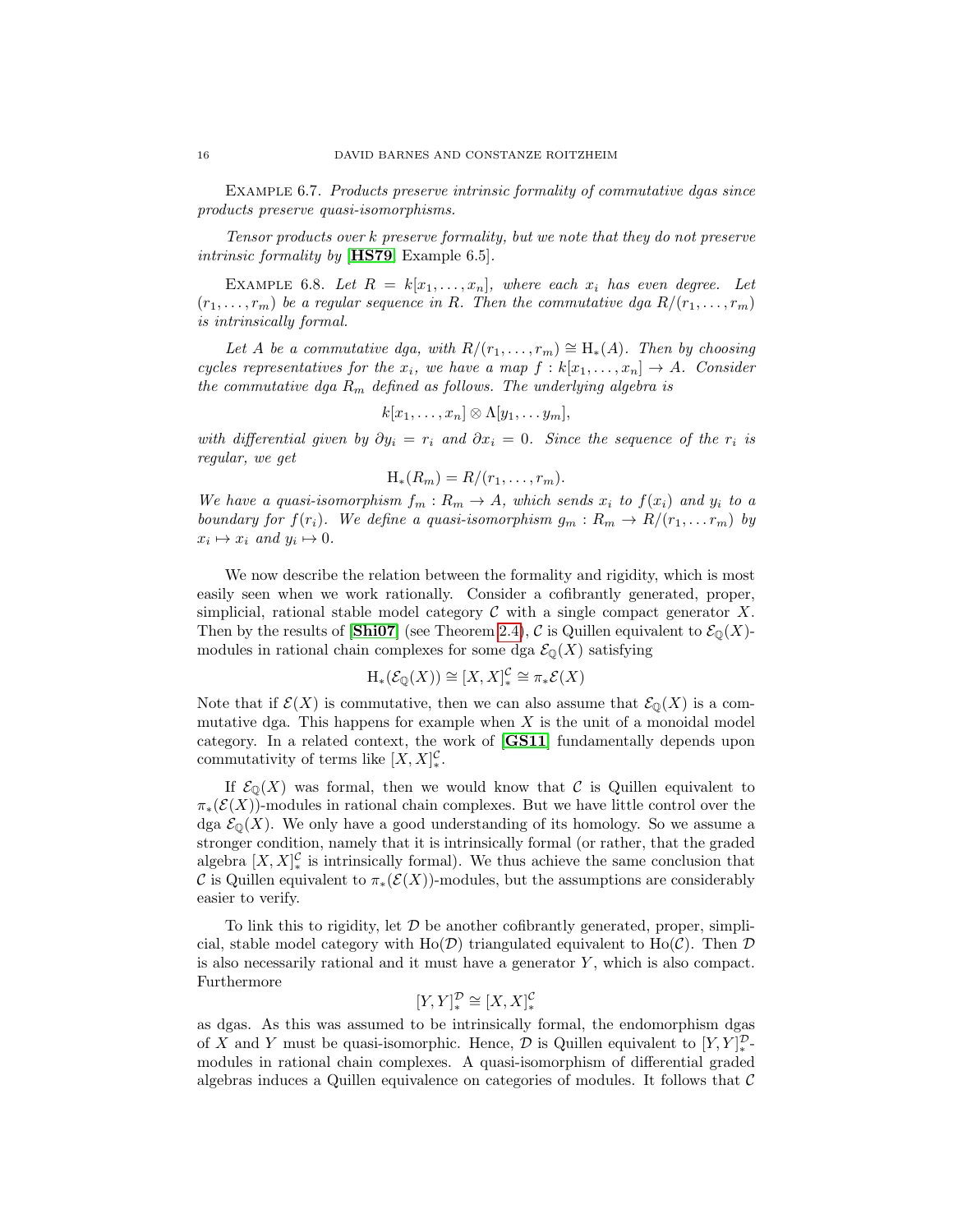and  $\mathcal D$  are Quillen equivalent. We have thus proven that  $\mathcal C$  is rigid. We can think of this as the statement that intrinsic formality implies rigidity.

THEOREM 6.9. Let  $\mathcal C$  be a rational, monogenic stable model category that is also proper, cofibrantly generated and simplicial. Let  $X$  be a generator and assume that the graded ring  $\text{Ho}(\mathcal{C})(X,X)$  is intrinsically formal. Let D be another stable model category that is also proper, cofibrantly generated and simplicial and assume that  $Ho(\mathcal{C})$  and  $Ho(\mathcal{D})$  are triangulated equivalent. Then C and D are Quillen equivalent.

This also appears in Shipley's notes [[Shi11](#page-18-10)].

We can extend the notion of formality to dgas with many objects, but examples of intrinsically formal dgas with many objects are hard to find in general. We know of two such examples, both from equivariant homotopy theory. The first is where the homology of the dga with many objects is concentrated in degree zero. The homology of such a dga with many objects is intrinsically formal via a multipleobject version of the above examples. Hence the earlier rigidity statements for finite and profinite groups are examples of where intrinsic formality implies rigidity.

<span id="page-17-3"></span>The second example comes from the work of Greenlees and Shipley [[GS11](#page-17-15)]. That paper uses a version of intrinsic formality of diagrams of commutative dgas. Note that such a diagram can be written as a dga with many objects. In that paper, the authors show that the homotopy theory of rational  $S^1$ -equivariant spectra is captured by the diagram of commutative dgas

$$
T = (\mathbb{Q} \longrightarrow \mathcal{E}^{-1} \mathcal{O}_{\mathcal{F}} \longleftarrow \mathcal{O}_{\mathcal{F}}).
$$

<span id="page-17-12"></span><span id="page-17-7"></span><span id="page-17-5"></span><span id="page-17-4"></span>They then prove that this diagram is intrinsically formal amongst diagrams of commutative dgas with shape  $\bullet \to \bullet \leftarrow \bullet$ . That is, if  $R = (A \to B \leftarrow C)$  is a diagram of commutative dgas, whose homology is isomorphic to  $T$ , then  $R$  and  $T$ are quasi-isomorphic as diagrams of commutative dgas. Commutativity is essential for this proof.

<span id="page-17-16"></span><span id="page-17-14"></span><span id="page-17-6"></span><span id="page-17-1"></span>We remark that our proof that the rational  $S^1$ -equivariant stable homotopy category is rigid does not rely on an intrinsic formality statement. We would like to use the formality statement of Greenlees and Shipley as the basis of a rigidity proof, but it is not clear how to realise this diagram of dgas as an artefact of the triangulated category. Furthermore, it would be difficult to generalise the construction of the numerous different model categories of [[GS11](#page-17-15)] needed to relate T-spectra to this diagram of dgas.

<span id="page-17-15"></span><span id="page-17-11"></span><span id="page-17-8"></span>We now give an example of rational equivariant rigidity that uses our formality discussion above but does not rely on all homology being concentrated in degree zero.

<span id="page-17-17"></span><span id="page-17-10"></span><span id="page-17-9"></span>EXAMPLE 6.10. Consider the group  $S^1$  and its universal free space  $ES^1$ . By adding a disjoint basepoint and taking the suspension spectrum we obtain a  $S^1$ equivariant spectrum,  $E\mathbb{T}_{+}$ . Then consider the function spectrum

$$
DE\,\mathbb{T}_+ = F(E\,\mathbb{T}_+,\mathbb{S}_{\mathbb{Q}})
$$

<span id="page-17-13"></span><span id="page-17-2"></span><span id="page-17-0"></span>where  $\mathcal{S}_{\mathbb{Q}}$  is the rationalised sphere spectrum. The spectrum DE  $\mathbb{T}_+$  is a commutative ring spectrum using the diagonal map

$$
E\,\mathbb{T}_+\to E\,\mathbb{T}_+\wedge E\,\mathbb{T}_+.
$$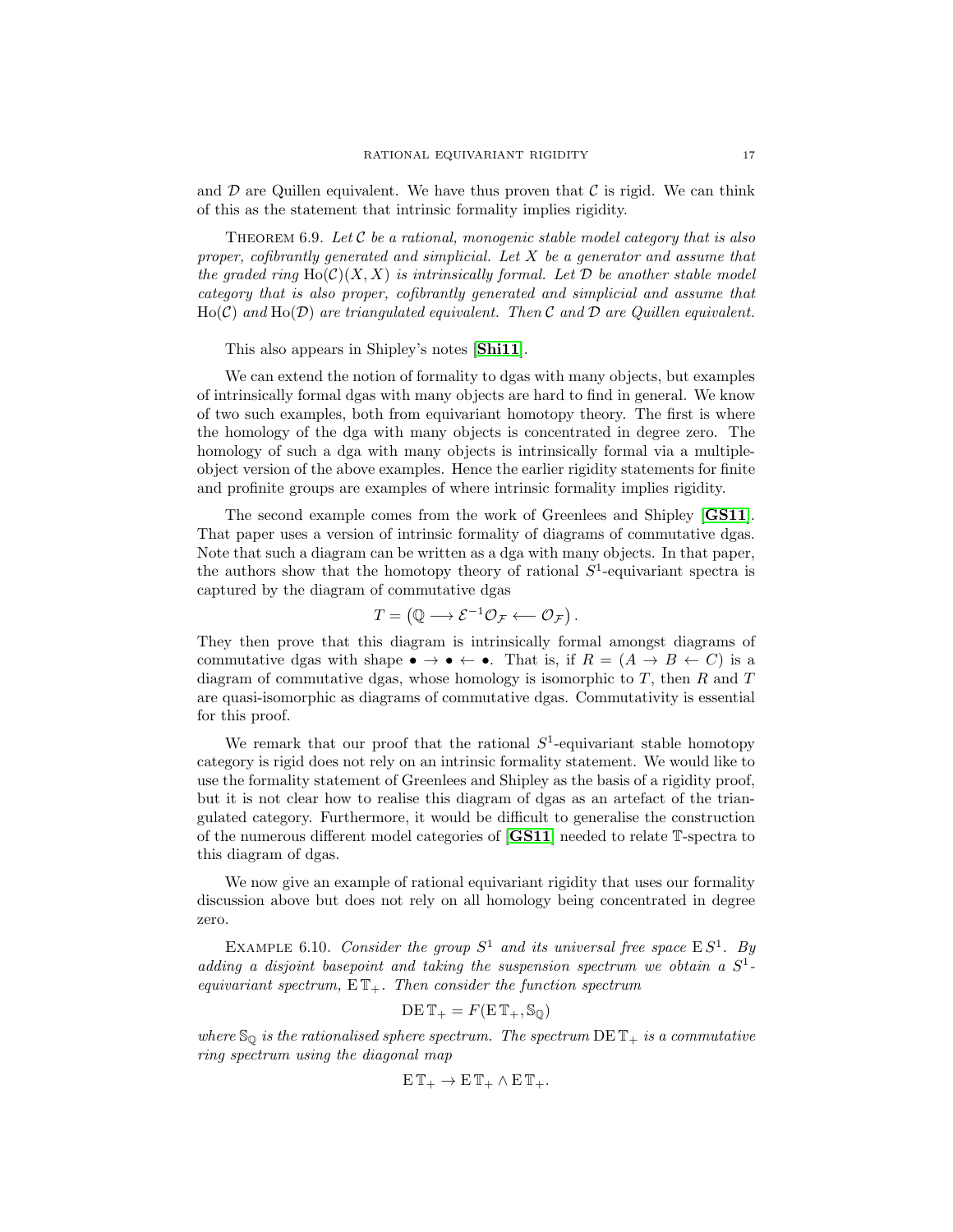<span id="page-18-9"></span><span id="page-18-3"></span>We also have a non-equivariant commutative ring spectrum

$$
DB\,\mathbb{T}_+ = F(B\,\mathbb{T}_+,\mathbb{S}_{\mathbb{Q}}),
$$

<span id="page-18-1"></span>where we use the non-equivariant rationalised sphere spectrum in this construction.

<span id="page-18-6"></span><span id="page-18-5"></span>Consider the model category of  $DEFed{DET}_+$ -modules in rational T-spectra and the model category of DB  $\mathbb{T}_+$ -modules in non-equivariant rational spectra. By [[GS11](#page-17-15), Example 11.4] we know that these model categories are Quillen equivalent. These two model categories are important to the study of stable T-equivariant phenomena. Indeed this Quillen equivalence is the prototype for the work of Greenlees and Shipley on torus-equivariant spectra.

<span id="page-18-10"></span><span id="page-18-7"></span><span id="page-18-4"></span><span id="page-18-2"></span><span id="page-18-0"></span>Now we can apply the above discussion of formality. The homotopy groups of  $DBT_+$  are given by the ring Q[c], with c of degree -2. Since this graded commutative ring is intrinsically formal, we can conclude that the category of  $Ho(mod-DE\mathbb{T}_+)$  is rigid. In particular, any underlying model category is Quillen equivalent to the model category of differential graded  $\mathbb{Q}[c]$ -modules.

#### References

- <span id="page-18-8"></span>[Bar09] D. Barnes. Classifying rational G-spectra for finite G. Homology, Homotopy Appl., 11(1):141–170, 2009.
- [Bar11] D. Barnes. Rational  $\mathbb{Z}_p$ –equivariant spectra. Algebr. Geom. Topol., 11(4):2107–2135, 2011.
- [DS95] W. G. Dwyer and J. Spalinski. Homotopy theories and model categories. In Handbook of algebraic topology, pages 73–126. North-Holland, Amsterdam, 1995.
- [Dug06] D. Dugger. Spectral enrichments of model categories. Homology, Homotopy Appl., 8(1):1–30 (electronic), 2006.
- [Fau08] H. Fausk. Equivariant homotopy theory for pro-spectra. Geom. Topol., 12(1):103–176, 2008.
- [FHT01] Y. Félix, S. Halperin, and J.-C. Thomas. Rational homotopy theory, volume 205 of Graduate Texts in Mathematics. Springer-Verlag, New York, 2001.
- [Fra96] J. Franke. Uniqueness theorems for certain triangulated categories possessing an adams spectral sequence. *http://www.math.uiuc.edu/K-theory/0139/*, 1996.
- [GM95] J. P. C. Greenlees and J. P. May. Generalized Tate cohomology. Mem. Amer. Math. Soc., 113(543):viii+178, 1995.
- [Gre99] J. P. C. Greenlees. Rational  $S^1$ -equivariant stable homotopy theory. Mem. Amer. Math. Soc., 138(661):xii+289, 1999.
- [GS11] J.P.C. Greenlees and B. Shipley. An algebraic model for rational torus-equivariant spectra. arXiv: 1101:2511v3[math.AT], 2011.
- [Hov99] M. Hovey. Model categories, volume 63 of Mathematical Surveys and Monographs. American Mathematical Society, Providence, RI, 1999.
- [HPS97] M. Hovey, J.H. Palmieri, and N.P. Strickland. Axiomatic stable homotopy theory. Mem. Amer. Math. Soc., 128(610):x+114, 1997.
- [HS79] S. Halperin and J. Stasheff. Obstructions to homotopy equivalences. Adv. in Math., 32(3):233–279, 1979.
- [HSS00] M. Hovey, B. Shipley, and J. Smith. Symmetric spectra. J. Amer. Math. Soc., 13(1):149– 208, 2000.
- [Kel94] B. Keller. Deriving DG categories. Ann. Sci. Ecole Norm. Sup.  $(4)$ , 27(1):63–102, 1994.
- [MM02] M. A. Mandell and J. P. May. Equivariant orthogonal spectra and S-modules. Mem. Amer. Math. Soc., 159(755):x+108, 2002.
- [Roi07] C. Roitzheim. Rigidity and exotic models for the K-local stable homotopy category. Geom. Topol., 11:1855–1886, 2007.
- [Roi08] C. Roitzheim. On the algebraic classification of K-local spectra. Homology, Homotopy Appl., 10(1):389–412, 2008.